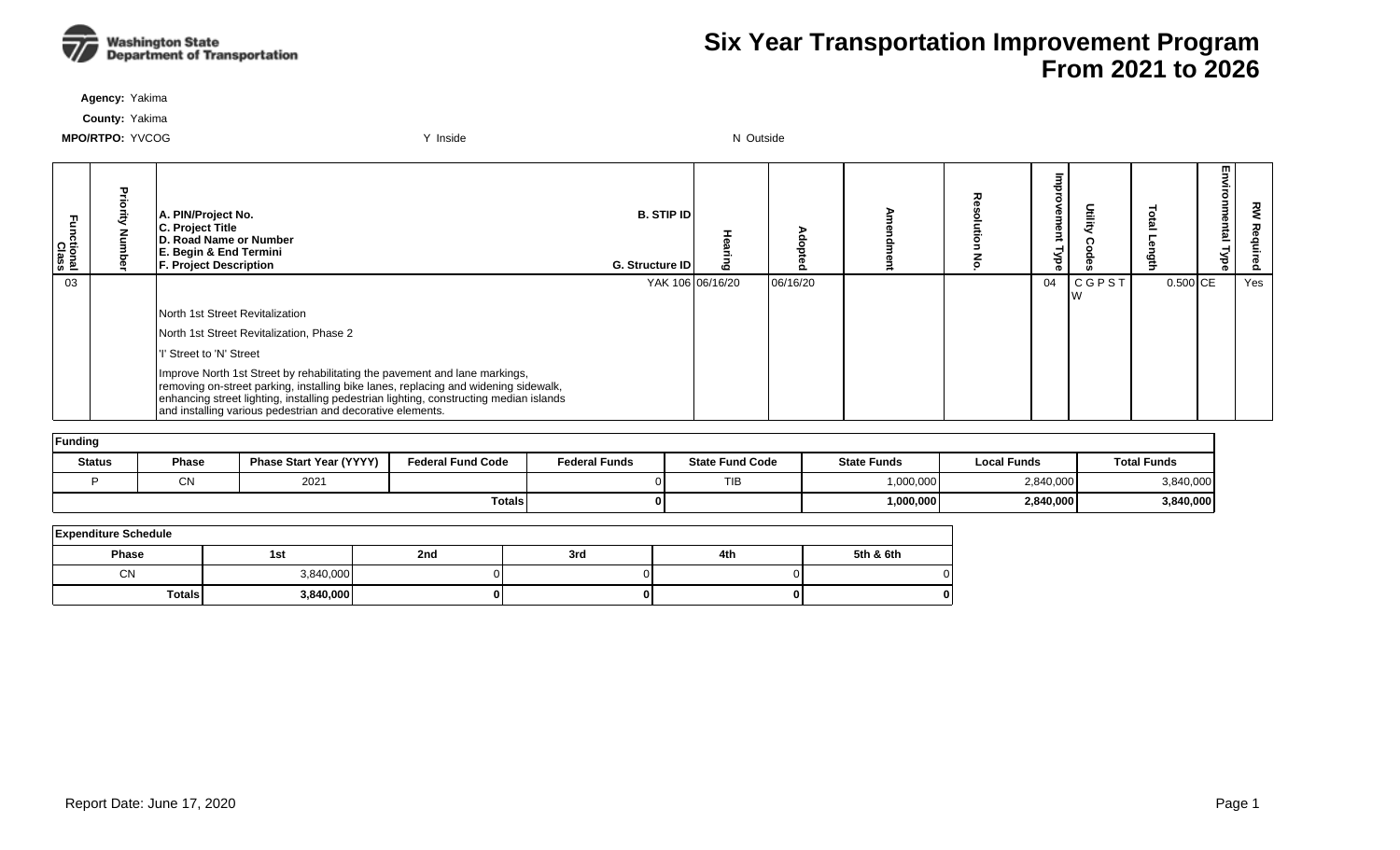

**Agency:** Yakima

**County:** Yakima

| Fa<br>S<br>hctional<br>Class | ≖ | A. PIN/Project No.<br>C. Project Title<br>D. Road Name or Number<br>E. Begin & End Termini<br><b>F. Project Description</b>    | <b>B. STIP IDI</b><br><b>G. Structure IDI</b> |                | $\bullet$ | ᆽ | መ<br>ъ |              |          | m<br>툐<br>ਠ | 꼰<br>௨ |
|------------------------------|---|--------------------------------------------------------------------------------------------------------------------------------|-----------------------------------------------|----------------|-----------|---|--------|--------------|----------|-------------|--------|
| 03                           |   | /000S(473)                                                                                                                     |                                               | YAK44 06/16/20 | 06/16/20  |   | 21     | <b>OPSTW</b> | 0.200 CE |             | Yes    |
|                              |   | 34th Avenue & Fruitvale Boulevard, and 34th Avenue and River Road Roundabouts                                                  |                                               |                |           |   |        |              |          |             |        |
|                              |   | 34th Avenue                                                                                                                    |                                               |                |           |   |        |              |          |             |        |
|                              |   | River Road to Fruitvale Boulevard                                                                                              |                                               |                |           |   |        |              |          |             |        |
|                              |   | Improve the intersections of River Road & Fruitvale Boulevard, and N. 34th Avenue<br>and River Road by installing roundabouts. |                                               |                |           |   |        |              |          |             |        |

| Funding       |              |                                |                          |                      |                        |                    |                    |                    |  |  |  |  |
|---------------|--------------|--------------------------------|--------------------------|----------------------|------------------------|--------------------|--------------------|--------------------|--|--|--|--|
| <b>Status</b> | <b>Phase</b> | <b>Phase Start Year (YYYY)</b> | <b>Federal Fund Code</b> | <b>Federal Funds</b> | <b>State Fund Code</b> | <b>State Funds</b> | <b>Local Funds</b> | <b>Total Funds</b> |  |  |  |  |
|               | <b>RW</b>    | 2021                           | <b>HSIP</b>              | 76,820               |                        |                    | 8,870              | 85,690             |  |  |  |  |
|               | CN           | 2022                           | <b>HSIP</b>              | 788,308              |                        |                    | 87,590             | 875,898            |  |  |  |  |
|               |              |                                | <b>Totals</b>            | 865,128              |                        |                    | 96,460             | 961,588            |  |  |  |  |

| <b>Expenditure Schedule</b> |        |         |     |     |           |  |  |  |  |  |  |
|-----------------------------|--------|---------|-----|-----|-----------|--|--|--|--|--|--|
| <b>Phase</b>                | 1st    | 2nd     | 3rd | 4th | 5th & 6th |  |  |  |  |  |  |
| <b>RW</b>                   | 85,690 |         |     |     |           |  |  |  |  |  |  |
| <b>CN</b>                   |        | 875,898 |     |     |           |  |  |  |  |  |  |
| <b>Totals</b>               | 85,690 | 875,898 |     |     |           |  |  |  |  |  |  |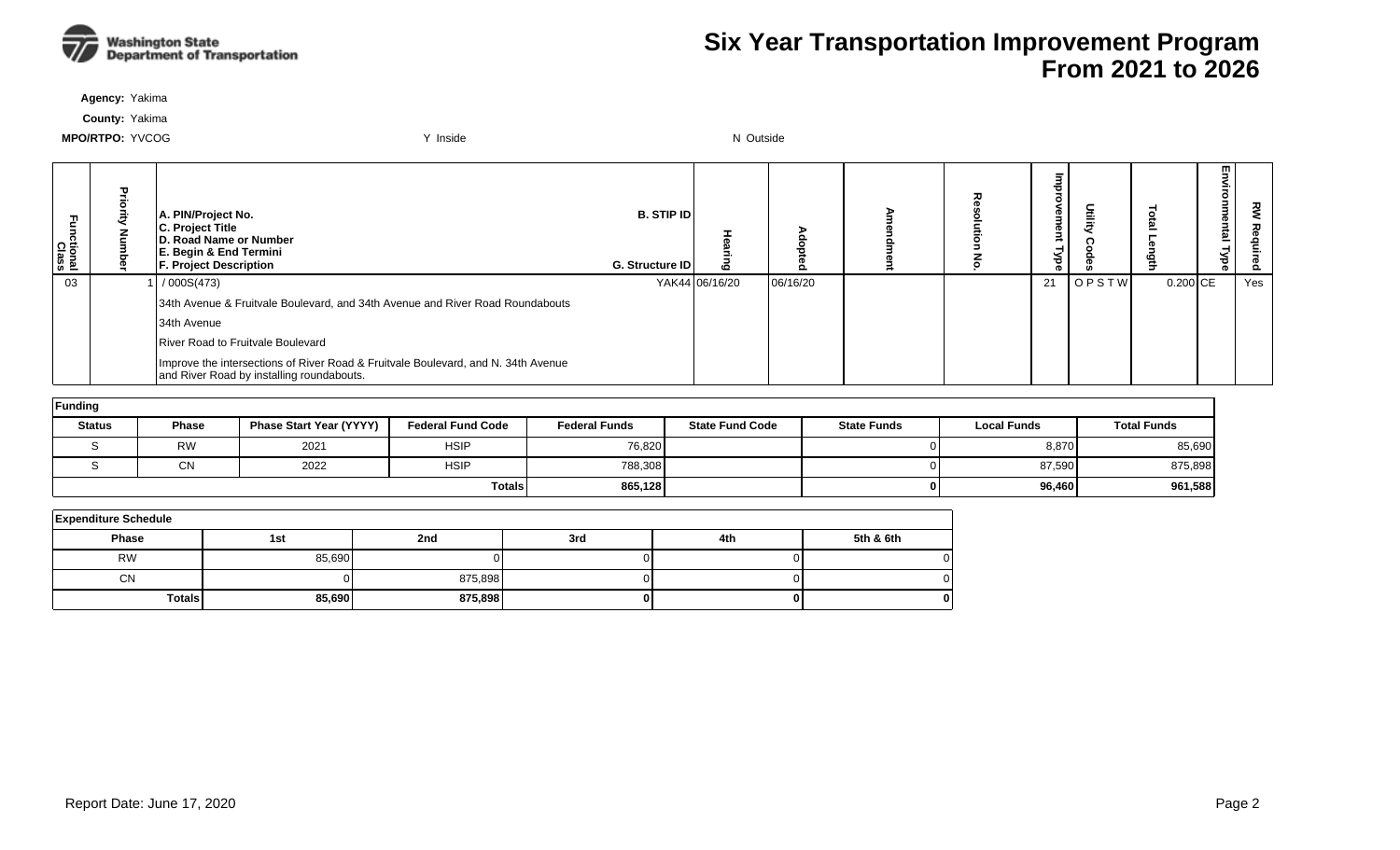

**Agency:** Yakima

**County:** Yakima

| Functional<br>Class | A. PIN/Project No.<br>C. Project Title<br>D. Road Name or Number<br>E. Begin & End Termini<br><b>F. Project Description</b>                                                                       | <b>B.</b> STIP ID<br>G. Structure ID | $\mathbf{C}$   |          | 고 | Φ<br>Φ<br>ъ | Ĕ     |            | m<br>= | 꼰<br><u>ಒ</u> |
|---------------------|---------------------------------------------------------------------------------------------------------------------------------------------------------------------------------------------------|--------------------------------------|----------------|----------|---|-------------|-------|------------|--------|---------------|
| 04                  |                                                                                                                                                                                                   |                                      | YAK11 06/16/20 | 06/16/20 |   | 01          | OPSTW | $0.650$ CE |        | Yes           |
|                     | Bravo Company Boulevard                                                                                                                                                                           |                                      |                |          |   |             |       |            |        |               |
|                     | Bravo Company Blvd                                                                                                                                                                                |                                      |                |          |   |             |       |            |        |               |
|                     | I'H' Street to 'D' Street                                                                                                                                                                         |                                      |                |          |   |             |       |            |        |               |
|                     | Construct four-lane roadway section with median, bike lanes and roundabouts, install<br>curb, gutter, sidewalk, street lighting and storm drainage system, along with water<br>and sewer systems. |                                      |                |          |   |             |       |            |        |               |

| Funding       |                      |                                |                          |                      |                        |                    |                    |                    |
|---------------|----------------------|--------------------------------|--------------------------|----------------------|------------------------|--------------------|--------------------|--------------------|
| <b>Status</b> | <b>Phase</b>         | <b>Phase Start Year (YYYY)</b> | <b>Federal Fund Code</b> | <b>Federal Funds</b> | <b>State Fund Code</b> | <b>State Funds</b> | <b>Local Funds</b> | <b>Total Funds</b> |
|               | $\sim$<br>2021<br>UΝ |                                |                          |                      | <b>OTHER</b>           | 15,000,000         |                    | 15,000,000         |
|               |                      |                                | <b>Totals</b>            | 01                   |                        | 15,000,000         |                    | 15,000,000         |

| <b>Expenditure Schedule</b> |            |     |     |     |           |  |  |  |  |  |  |
|-----------------------------|------------|-----|-----|-----|-----------|--|--|--|--|--|--|
| <b>Phase</b>                | 1st        | 2nd | 3rd | 4th | 5th & 6th |  |  |  |  |  |  |
| <b>CN</b>                   | 15,000,000 |     |     |     |           |  |  |  |  |  |  |
| <b>Totals</b>               | 15,000,000 |     |     |     | 0         |  |  |  |  |  |  |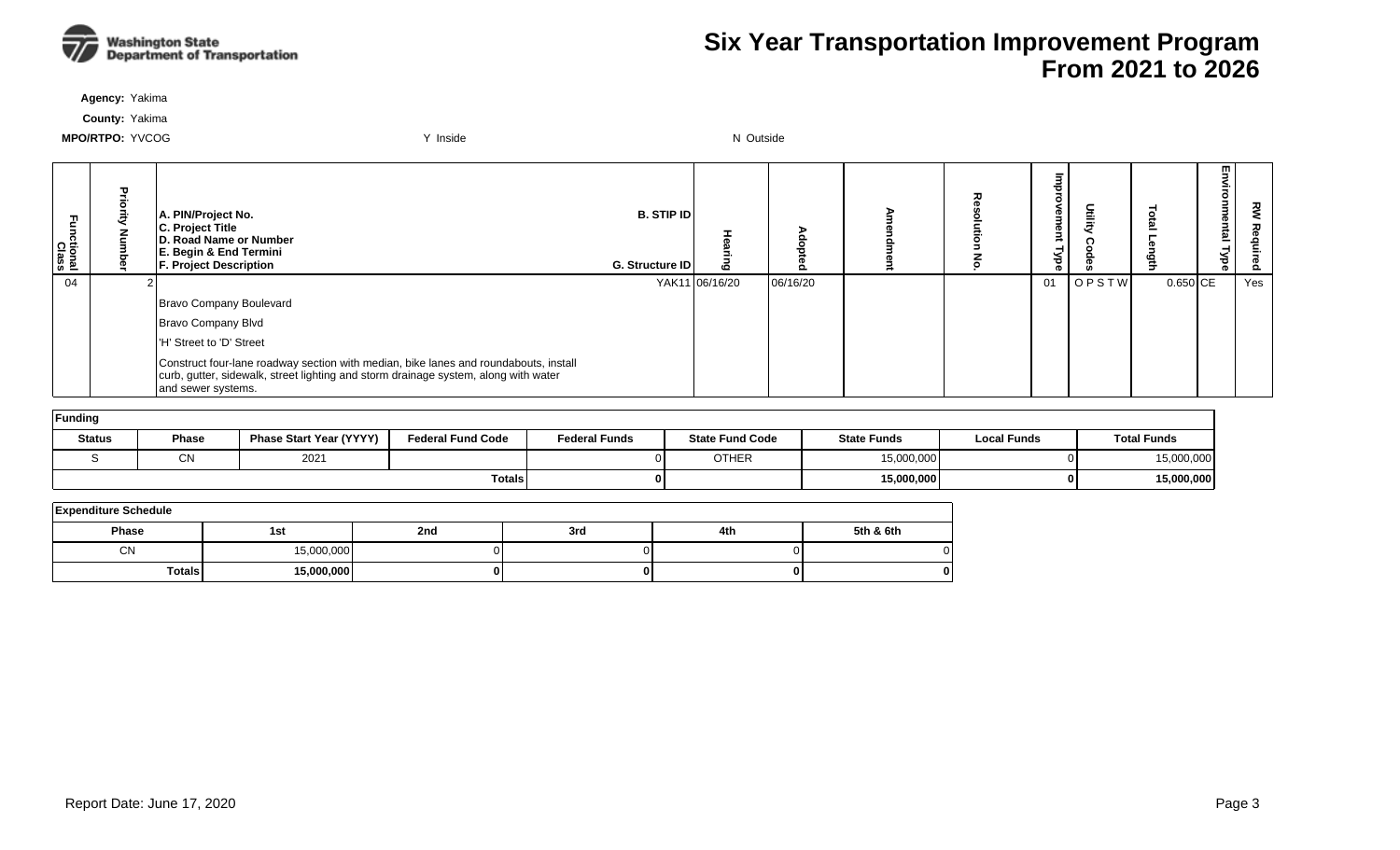

**Agency:** Yakima

**County:** Yakima

| ctional<br>Class | 공 | A. PIN/Project No.<br>C. Project Title<br>D. Road Name or Number<br>E. Begin & End Termini<br>F. Project Description                                                                    | <b>B. STIP IDI</b><br>G. Structure ID |               |          |  | ወ<br>Φ<br>ಕ |       | m<br><u>ត</u><br>ത | š<br>ဥ |
|------------------|---|-----------------------------------------------------------------------------------------------------------------------------------------------------------------------------------------|---------------------------------------|---------------|----------|--|-------------|-------|--------------------|--------|
| 14               |   | 3/4566(007)                                                                                                                                                                             |                                       | 2143 06/16/20 | 06/16/20 |  | 03          | COPTW | IСE                | Yes    |
|                  |   | E Nob Hill Blvd & Fair Ave I/S Improvements                                                                                                                                             |                                       |               |          |  |             |       |                    |        |
|                  |   | Nob Hill Blvd                                                                                                                                                                           |                                       |               |          |  |             |       |                    |        |
|                  |   | E Nob Hill Blvd to Fair Ave                                                                                                                                                             |                                       |               |          |  |             |       |                    |        |
|                  |   | Widen Nob Hill Boulevard through the intersection, construct left-turn lane, curb,<br>gutter, sidewalk, street lighting and drainage. Upgrade signal, including mast arm<br>structures. |                                       |               |          |  |             |       |                    |        |

| Funding       |                                |                                |                          |                      |                        |                    |                    |             |
|---------------|--------------------------------|--------------------------------|--------------------------|----------------------|------------------------|--------------------|--------------------|-------------|
| <b>Status</b> | <b>Phase</b>                   | <b>Phase Start Year (YYYY)</b> | <b>Federal Fund Code</b> | <b>Federal Funds</b> | <b>State Fund Code</b> | <b>State Funds</b> | <b>Local Funds</b> | Total Funds |
|               | $\sim$<br>2024<br>STP(U)<br>u١ |                                |                          |                      |                        |                    | 227,890            | 1,688,050   |
|               |                                |                                | <b>Totals</b>            | 1,460,160            |                        |                    | 227,890            | 1,688,050   |

| <b>Expenditure Schedule</b> |               |     |     |     |            |           |  |  |  |  |  |
|-----------------------------|---------------|-----|-----|-----|------------|-----------|--|--|--|--|--|
| <b>Phase</b>                |               | 1st | 2nd | 3rd | 4th        | 5th & 6th |  |  |  |  |  |
|                             | <b>CN</b>     |     |     |     | ,688,050   |           |  |  |  |  |  |
|                             | <b>Totals</b> |     | 01  | ŋ.  | 688,050, ا | o         |  |  |  |  |  |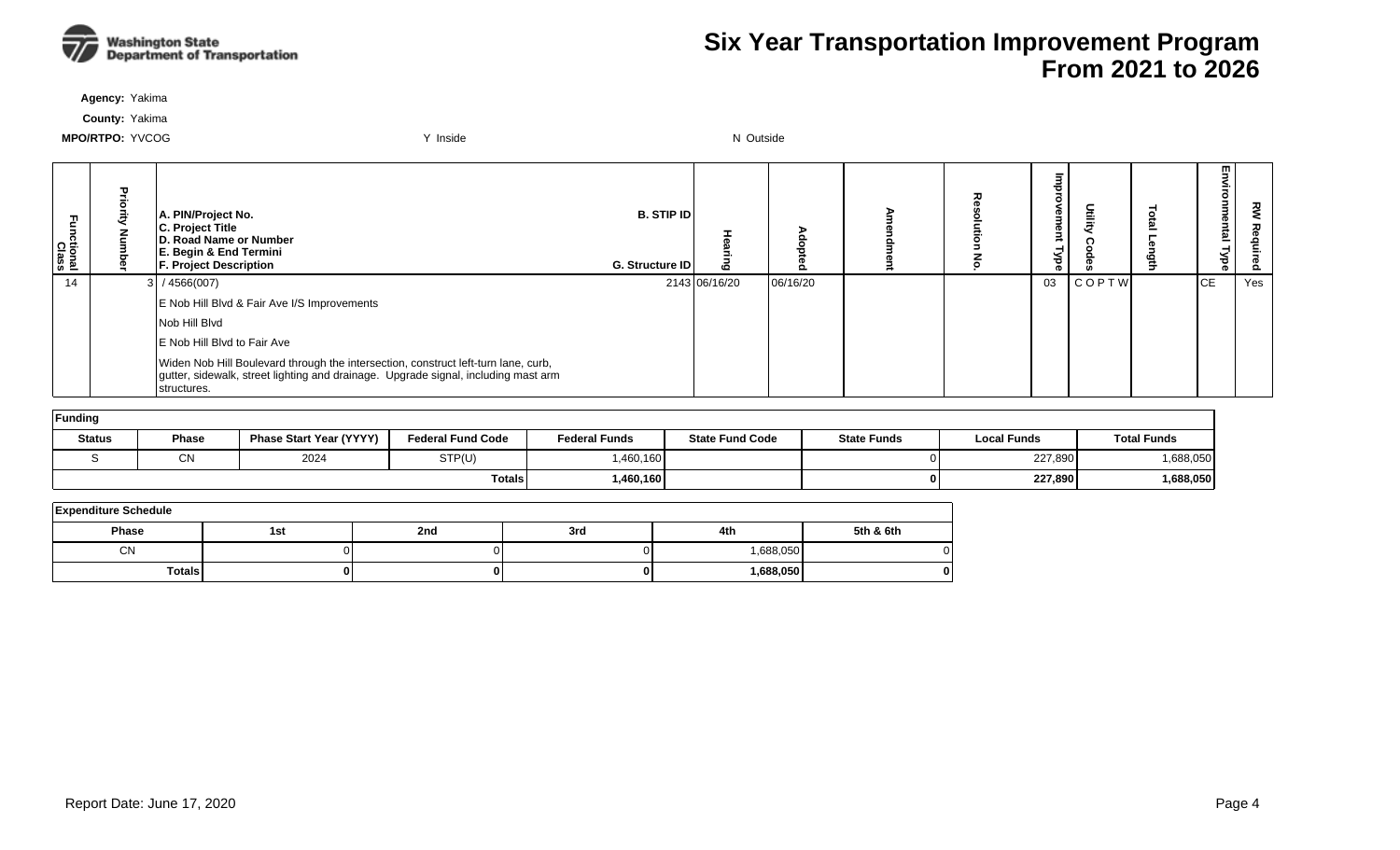

**Agency:** Yakima

**County:** Yakima

| Functional<br>Class | ᇃ | A. PIN/Project No.<br>C. Project Title<br>D. Road Name or Number<br>E. Begin & End Termini<br><b>F. Project Description</b>                                                           | B. STIP ID<br>G. Structure ID | ه              | $\circ$<br>o |  | Œ<br>ಕ<br>ൈ | 盲       | 로 | Environmental<br><b>Type</b> | ट्ट<br>۰<br>Ö. |
|---------------------|---|---------------------------------------------------------------------------------------------------------------------------------------------------------------------------------------|-------------------------------|----------------|--------------|--|-------------|---------|---|------------------------------|----------------|
| 07                  |   | $/$ SR17(011)                                                                                                                                                                         |                               | YAK87 06/16/20 | 06/16/20     |  | 38          | C O P T |   | <b>ICE</b>                   | Yes            |
|                     |   | McClure Elementary School Safety Improvements                                                                                                                                         |                               |                |              |  |             |         |   |                              |                |
|                     |   | <b>Vairous Streets</b>                                                                                                                                                                |                               |                |              |  |             |         |   |                              |                |
|                     |   | Various locations to various locations                                                                                                                                                |                               |                |              |  |             |         |   |                              |                |
|                     |   | This project will make various pedestrian safety improvements in the vicinity of<br>McClure Elementary School, such as, constructing sidewalk, ADA ramps and<br>improving crosswalks. |                               |                |              |  |             |         |   |                              |                |
| <b>Funding</b>      |   |                                                                                                                                                                                       |                               |                |              |  |             |         |   |                              |                |

| <b>Status</b> | <b>Phase Start Year (YYYY)</b><br><b>Phase</b> |  | <b>Federal Fund Code</b> | <b>Federal Funds</b> | <b>State Fund Code</b> | <b>State Funds</b> | <b>Local Funds</b> | <b>Total Funds</b> |  |  |  |  |  |
|---------------|------------------------------------------------|--|--------------------------|----------------------|------------------------|--------------------|--------------------|--------------------|--|--|--|--|--|
|               | 2021<br>∩N<br>◡พ                               |  |                          | <b>SRTS</b>          | 228,000                |                    | 228,000            |                    |  |  |  |  |  |
|               |                                                |  | <b>Totals</b>            |                      |                        | 228,000            |                    | 228,000            |  |  |  |  |  |

| <b>Expenditure Schedule</b> |         |     |     |     |           |  |  |  |  |  |  |  |  |
|-----------------------------|---------|-----|-----|-----|-----------|--|--|--|--|--|--|--|--|
| <b>Phase</b>                | 1st     | 2nd | 3rd | 4th | 5th & 6th |  |  |  |  |  |  |  |  |
| <b>CN</b>                   | 228,000 |     |     |     |           |  |  |  |  |  |  |  |  |
| Totals,                     | 228,000 |     |     |     | 0         |  |  |  |  |  |  |  |  |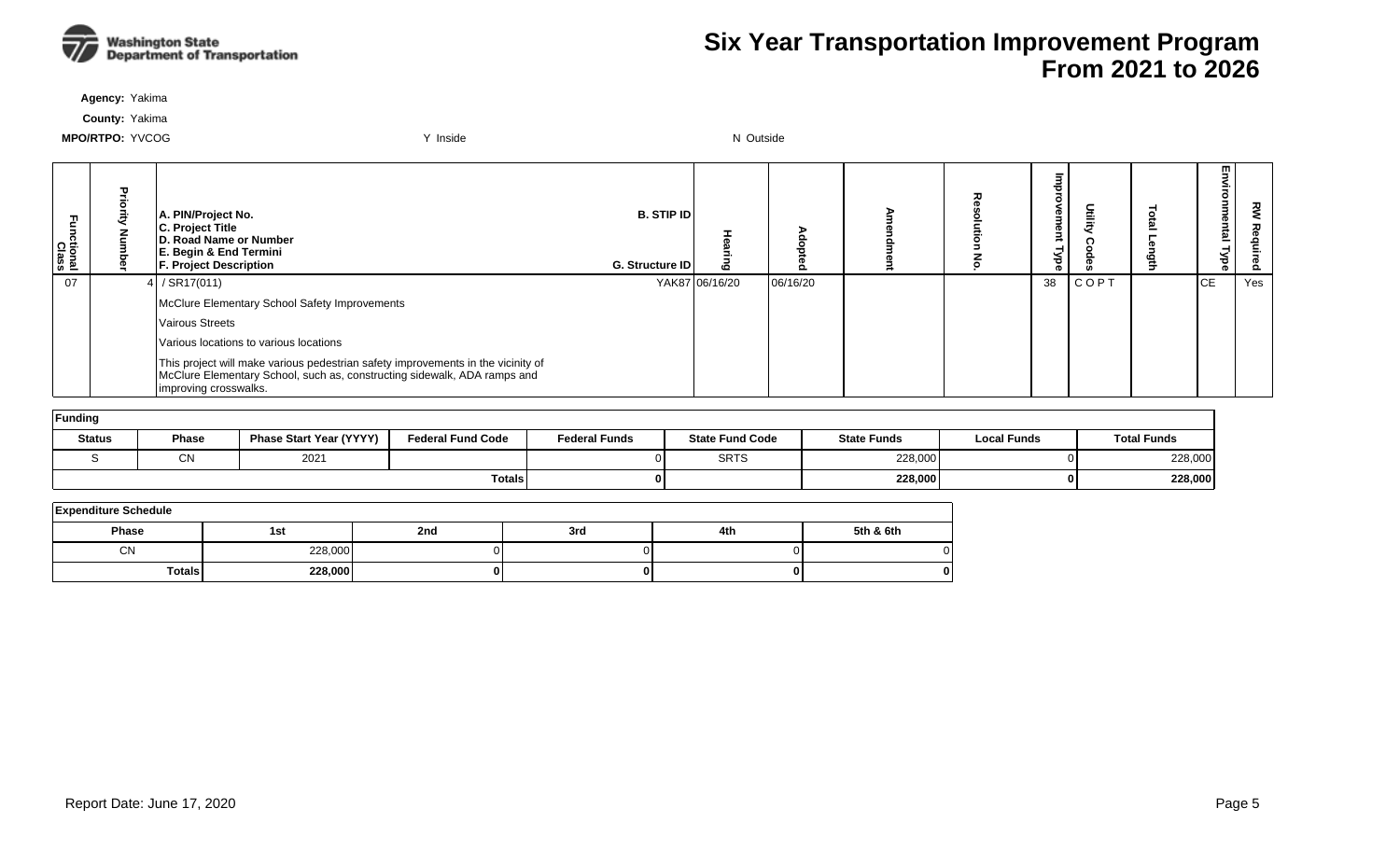

**Agency:** Yakima

**County:** Yakima

| Functional<br>Class | Priority<br>z | A. PIN/Project No.<br>C. Project Title<br>D. Road Name or Number<br>E. Begin & End Termini<br><b>F. Project Description</b> |                                                                                                                                                                                                                        |                          | <b>B.</b> STIP ID<br>G. Structure ID | 동<br>E<br>Luã          | Adopted  |                    | る                  | Ξ<br>$\circ$<br>vement<br>Гуре | Utility             | Total<br>ength     | Environmental Type | ट्ट<br>Req<br>luired |
|---------------------|---------------|-----------------------------------------------------------------------------------------------------------------------------|------------------------------------------------------------------------------------------------------------------------------------------------------------------------------------------------------------------------|--------------------------|--------------------------------------|------------------------|----------|--------------------|--------------------|--------------------------------|---------------------|--------------------|--------------------|----------------------|
| 07                  |               |                                                                                                                             |                                                                                                                                                                                                                        |                          |                                      | YAK106 06/16/20        | 06/16/20 |                    |                    | 03                             | <b>CGOPS</b><br>T W | $0.100$ CE         |                    | <b>No</b>            |
|                     |               |                                                                                                                             | S. 48th Avenue and W. Washington Avenue Improvements                                                                                                                                                                   |                          |                                      |                        |          |                    |                    |                                |                     |                    |                    |                      |
|                     |               |                                                                                                                             | S. 48th Avenue (Spring Creek Road)                                                                                                                                                                                     |                          |                                      |                        |          |                    |                    |                                |                     |                    |                    |                      |
|                     |               |                                                                                                                             | W. Washington Avenue to Spring Creek Road                                                                                                                                                                              |                          |                                      |                        |          |                    |                    |                                |                     |                    |                    |                      |
|                     |               |                                                                                                                             | Construct a traffic signal at the S. 48th Ave. and W. Washington Ave. intersection.<br>S. 48th Ave. (Spring Creek Road) will be reconstructed and realigned to correct the<br>substandard corner at Spring Creek Road. |                          |                                      |                        |          |                    |                    |                                |                     |                    |                    |                      |
| Funding             |               |                                                                                                                             |                                                                                                                                                                                                                        |                          |                                      |                        |          |                    |                    |                                |                     |                    |                    |                      |
|                     | <b>Status</b> | Phase                                                                                                                       | <b>Phase Start Year (YYYY)</b>                                                                                                                                                                                         | <b>Federal Fund Code</b> | <b>Federal Funds</b>                 | <b>State Fund Code</b> |          | <b>State Funds</b> | <b>Local Funds</b> |                                |                     | <b>Total Funds</b> |                    |                      |
|                     | S             | <b>PE</b>                                                                                                                   | 2021                                                                                                                                                                                                                   |                          |                                      | <b>OTHER</b>           |          | 23,000             |                    |                                |                     | 23,000             |                    |                      |
|                     | S             | <b>CN</b>                                                                                                                   | 2021                                                                                                                                                                                                                   |                          |                                      | <b>OTHER</b>           |          | 627,000            |                    |                                |                     | 627,000            |                    |                      |
|                     |               |                                                                                                                             |                                                                                                                                                                                                                        | <b>Totals</b>            |                                      |                        |          | 650,000            |                    |                                | 0 I                 | 650,000            |                    |                      |

| <b>Expenditure Schedule</b> |         |     |     |     |           |  |  |  |  |  |  |  |  |  |
|-----------------------------|---------|-----|-----|-----|-----------|--|--|--|--|--|--|--|--|--|
| Phase                       | 1st     | 2nd | 3rd | 4th | 5th & 6th |  |  |  |  |  |  |  |  |  |
| PE                          | 23,000  |     |     |     |           |  |  |  |  |  |  |  |  |  |
| <b>CN</b>                   | 627,000 |     |     |     |           |  |  |  |  |  |  |  |  |  |
| <b>Totals</b>               | 650,000 |     | 01  |     |           |  |  |  |  |  |  |  |  |  |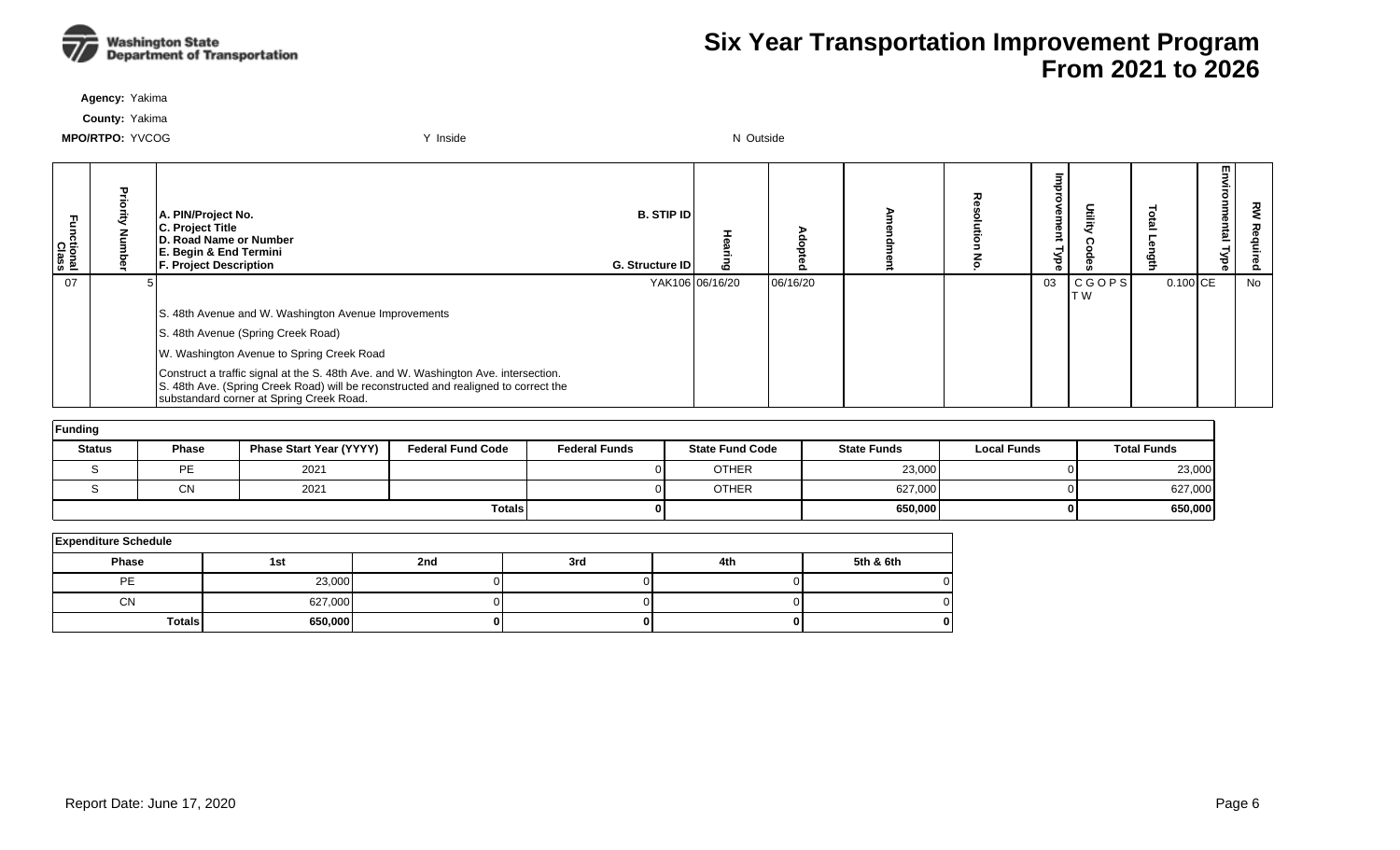

**Agency:** Yakima

**County:** Yakima

| Ę<br>ctional<br>Class | Pric | A. PIN/Project No.<br>C. Project Title<br>D. Road Name or Number<br>E. Begin & End Termini<br><b>F. Project Description</b> | <b>B. STIP ID</b><br>G. Structure ID | Ю              | o        | ᆽ | Φ<br>œ<br>≺<br>ಕ<br>ൈ |       | w.<br>Ξ<br>⊣<br>Ѣ | š<br><u>o</u> |
|-----------------------|------|-----------------------------------------------------------------------------------------------------------------------------|--------------------------------------|----------------|----------|---|-----------------------|-------|-------------------|---------------|
| 14                    |      |                                                                                                                             |                                      | YAK98 06/16/20 | 06/16/20 |   | 21                    | OPSTW | IСE               | Yes           |
|                       |      | S. 72nd Avenue and W. Washington Avenue Improvements                                                                        |                                      |                |          |   |                       |       |                   |               |
|                       |      | S. 72nd Avenue                                                                                                              |                                      |                |          |   |                       |       |                   |               |
|                       |      | S. 72nd Avenue to W. Washington Ave.                                                                                        |                                      |                |          |   |                       |       |                   |               |
|                       |      | Improve intersection by constructing a roundabout.                                                                          |                                      |                |          |   |                       |       |                   |               |

| Funding       |           |                                |                          |                      |                        |                    |                    |                    |  |  |  |  |  |  |
|---------------|-----------|--------------------------------|--------------------------|----------------------|------------------------|--------------------|--------------------|--------------------|--|--|--|--|--|--|
| <b>Status</b> | Phase     | <b>Phase Start Year (YYYY)</b> | <b>Federal Fund Code</b> | <b>Federal Funds</b> | <b>State Fund Code</b> | <b>State Funds</b> | <b>Local Funds</b> | <b>Total Funds</b> |  |  |  |  |  |  |
|               | <b>PE</b> | 2021                           |                          |                      | <b>OTHER</b>           | 100.000            |                    | 100,000            |  |  |  |  |  |  |
|               | <b>RW</b> | 2021                           |                          |                      | <b>OTHER</b>           | 100,000            |                    | 100,000            |  |  |  |  |  |  |
|               | <b>CN</b> | 2022                           |                          |                      | <b>OTHER</b>           | 800.000            |                    | 800,000            |  |  |  |  |  |  |
|               |           |                                | <b>Totals</b>            |                      |                        | 1,000,000          |                    | 1,000,000          |  |  |  |  |  |  |

| <b>Expenditure Schedule</b> |         |         |     |     |           |  |  |  |  |  |  |  |  |  |
|-----------------------------|---------|---------|-----|-----|-----------|--|--|--|--|--|--|--|--|--|
| <b>Phase</b>                | 1st     | 2nd     | 3rd | 4th | 5th & 6th |  |  |  |  |  |  |  |  |  |
| PE                          | 100,000 |         |     |     |           |  |  |  |  |  |  |  |  |  |
| <b>RW</b>                   | 100,000 |         |     |     |           |  |  |  |  |  |  |  |  |  |
| <b>CN</b>                   |         | 800,000 |     |     |           |  |  |  |  |  |  |  |  |  |
| <b>Totals</b>               | 200,000 | 800,000 |     |     |           |  |  |  |  |  |  |  |  |  |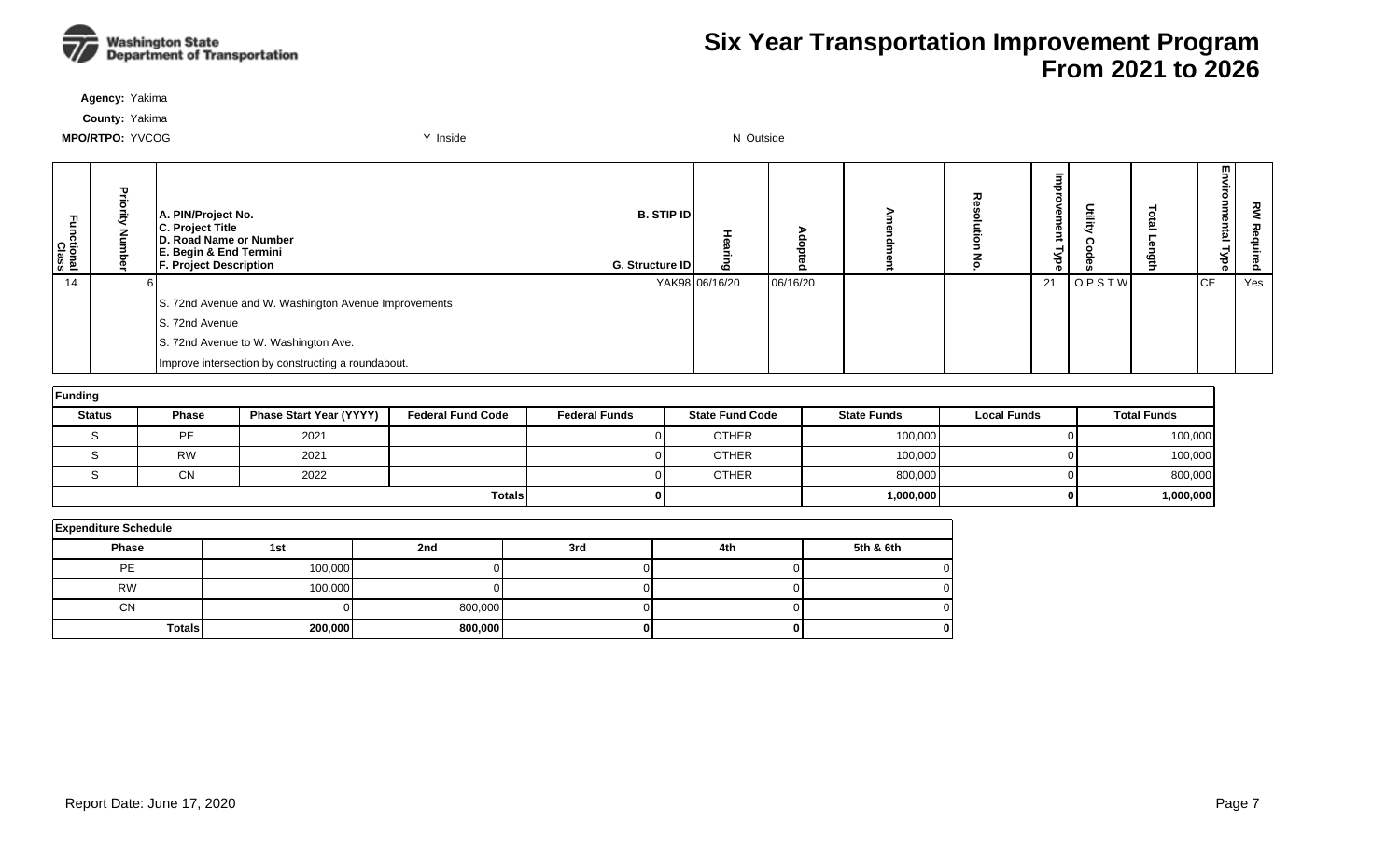

**Agency:** Yakima

**County:** Yakima

| Functional<br>Class | Ð | A. PIN/Project No.<br>C. Project Title<br>D. Road Name or Number<br>E. Begin & End Termini<br><b>F. Project Description</b> | <b>B. STIP ID</b><br>G. Structure ID | 6              | $\Omega$ | ᅎ | ®<br>œ<br>క<br>o. | Ĕ | =<br>릌.               | 罒<br>€<br>ō<br>iai<br>ہے<br>ಕ<br>ወ | š<br>る<br>Ê.<br>Fed |
|---------------------|---|-----------------------------------------------------------------------------------------------------------------------------|--------------------------------------|----------------|----------|---|-------------------|---|-----------------------|------------------------------------|---------------------|
| 00                  |   | 7 / 1485(024)                                                                                                               |                                      | YAK80 06/16/20 | 06/16/20 |   | 28                |   | $2.000$ <sub>CE</sub> |                                    | Yes                 |
|                     |   | Cowiche Canyon Trail                                                                                                        |                                      |                |          |   |                   |   |                       |                                    |                     |
|                     |   | Cowiche Canyon Rd                                                                                                           |                                      |                |          |   |                   |   |                       |                                    |                     |
|                     |   | Powerhouse Road to Trailhead                                                                                                |                                      |                |          |   |                   |   |                       |                                    |                     |
|                     |   | Construct a pathway, including pedestrian bridges over Cowiche Creek                                                        |                                      |                |          |   |                   |   |                       |                                    |                     |

| Funding       |           |                         |                          |                      |                        |                    |                    |                    |  |  |  |  |  |  |  |
|---------------|-----------|-------------------------|--------------------------|----------------------|------------------------|--------------------|--------------------|--------------------|--|--|--|--|--|--|--|
| <b>Status</b> | Phase     | Phase Start Year (YYYY) | <b>Federal Fund Code</b> | <b>Federal Funds</b> | <b>State Fund Code</b> | <b>State Funds</b> | <b>Local Funds</b> | <b>Total Funds</b> |  |  |  |  |  |  |  |
|               | <b>RW</b> | 2021                    |                          |                      | <b>CWA</b>             | 105,000            |                    | 105,000            |  |  |  |  |  |  |  |
|               | CN        | 2021                    |                          |                      | <b>CWA</b>             | 1,695,000          |                    | 1,695,000          |  |  |  |  |  |  |  |
|               |           |                         | <b>Totals</b>            |                      |                        | 1,800,000          |                    | 1,800,000          |  |  |  |  |  |  |  |

| <b>Expenditure Schedule</b> |           |     |     |     |           |  |  |  |  |  |  |  |  |  |  |
|-----------------------------|-----------|-----|-----|-----|-----------|--|--|--|--|--|--|--|--|--|--|
| Phase                       | 1st       | 2nd | 3rd | 4th | 5th & 6th |  |  |  |  |  |  |  |  |  |  |
| <b>RW</b>                   | 105,000   |     |     |     |           |  |  |  |  |  |  |  |  |  |  |
| <b>CN</b>                   | 1,695,000 |     |     |     |           |  |  |  |  |  |  |  |  |  |  |
| <b>Totals</b>               | 800,000,  |     |     |     |           |  |  |  |  |  |  |  |  |  |  |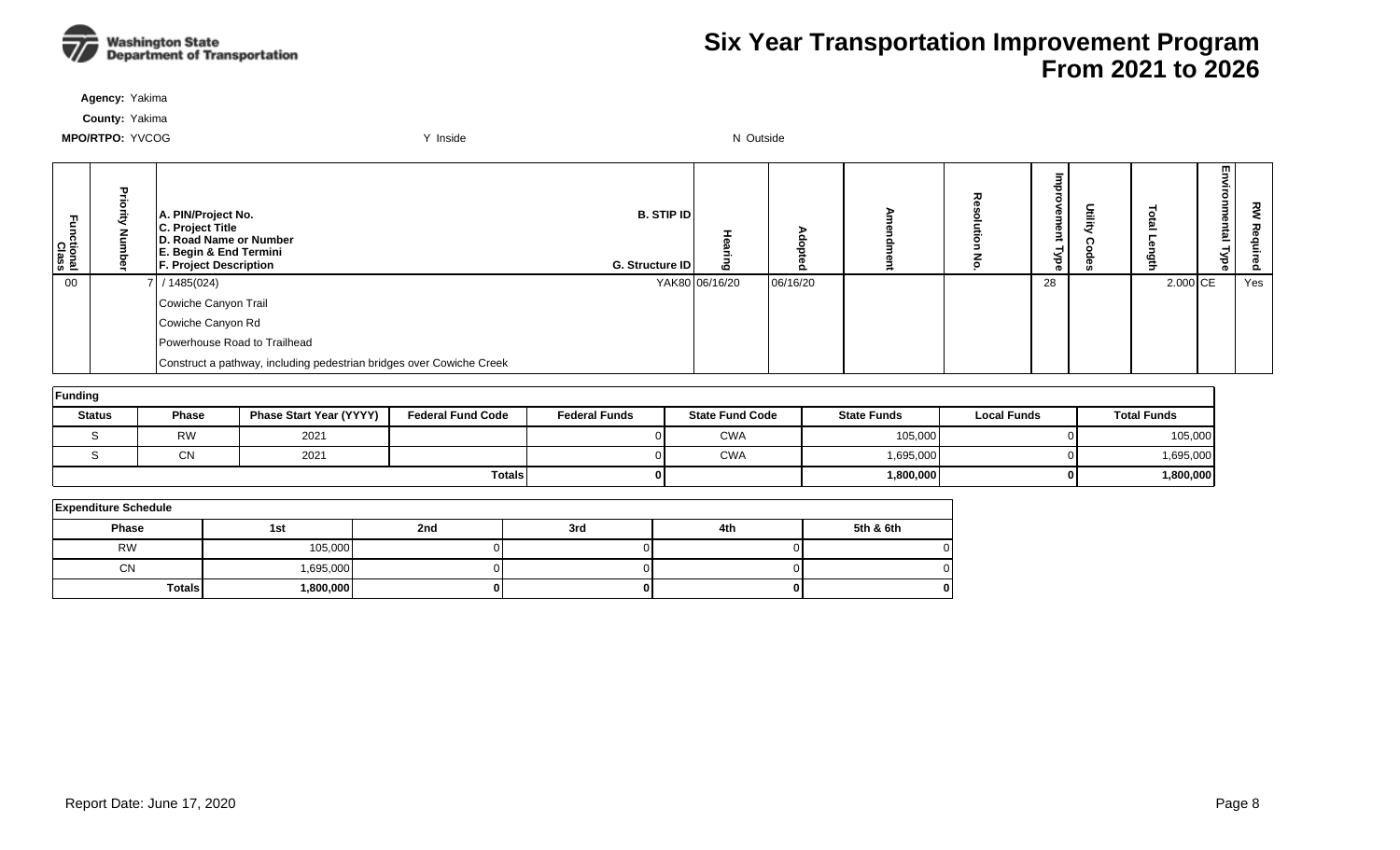

**Agency:** Yakima

**County:** Yakima

| n<br>nctional<br>Class | A. PIN/Project No.<br>C. Project Title<br><b>ID. Road Name or Number</b><br>E. Begin & End Termini<br><b>F. Project Description</b>                                                                                                                                                                                       | <b>B. STIP ID</b><br><b>G. Structure IDI</b> |                | O<br>൦   |  | శ్<br>Φ<br>₿ |               | ల్ల        | m<br>5<br>≨.<br>Ő<br>nmental<br>Type | 깋   |
|------------------------|---------------------------------------------------------------------------------------------------------------------------------------------------------------------------------------------------------------------------------------------------------------------------------------------------------------------------|----------------------------------------------|----------------|----------|--|--------------|---------------|------------|--------------------------------------|-----|
| 14                     |                                                                                                                                                                                                                                                                                                                           |                                              | YAK92 06/16/20 | 06/16/20 |  | 04           | CGOPS <br>T W | $0.480$ CE |                                      | Yes |
|                        | North 1st Street Revitalization, Phase 3                                                                                                                                                                                                                                                                                  |                                              |                |          |  |              |               |            |                                      |     |
|                        | North 1st Street                                                                                                                                                                                                                                                                                                          |                                              |                |          |  |              |               |            |                                      |     |
|                        | MLK Boulevard to "J" Street                                                                                                                                                                                                                                                                                               |                                              |                |          |  |              |               |            |                                      |     |
|                        | Improve North 1st Street by rehabilitating the pavement and lane markings,<br>removing on-street parking, installing bike lanes, replacing and widening sidewalk,<br>enhancing street lighting, installing pedestrian lighting, constructing median islands<br>and installing various pedestrian and decorative elements. |                                              |                |          |  |              |               |            |                                      |     |

| Funding       |              |                                |                          |                      |                        |                    |             |                    |  |  |  |
|---------------|--------------|--------------------------------|--------------------------|----------------------|------------------------|--------------------|-------------|--------------------|--|--|--|
| <b>Status</b> | <b>Phase</b> | <b>Phase Start Year (YYYY)</b> | <b>Federal Fund Code</b> | <b>Federal Funds</b> | <b>State Fund Code</b> | <b>State Funds</b> | Local Funds | <b>Total Funds</b> |  |  |  |
|               | C٨           | 2021                           | <b>BUILD</b>             | 1,320,000            | <b>TIB</b>             | 1,040,000          | ΩI          | 5,360,000          |  |  |  |
|               |              |                                | <b>Totals</b>            | 4,320,000            |                        | 1,040,000          | 01          | 5,360,000          |  |  |  |

| <b>Expenditure Schedule</b> |           |     |     |     |           |  |  |  |  |  |  |  |
|-----------------------------|-----------|-----|-----|-----|-----------|--|--|--|--|--|--|--|
| <b>Phase</b>                | 1st       | 2nd | 3rd | 4th | 5th & 6th |  |  |  |  |  |  |  |
| <b>CN</b>                   | 5,360,000 |     |     |     |           |  |  |  |  |  |  |  |
| <b>Totals</b>               | 5,360,000 | 01  | 0   | oı  | o         |  |  |  |  |  |  |  |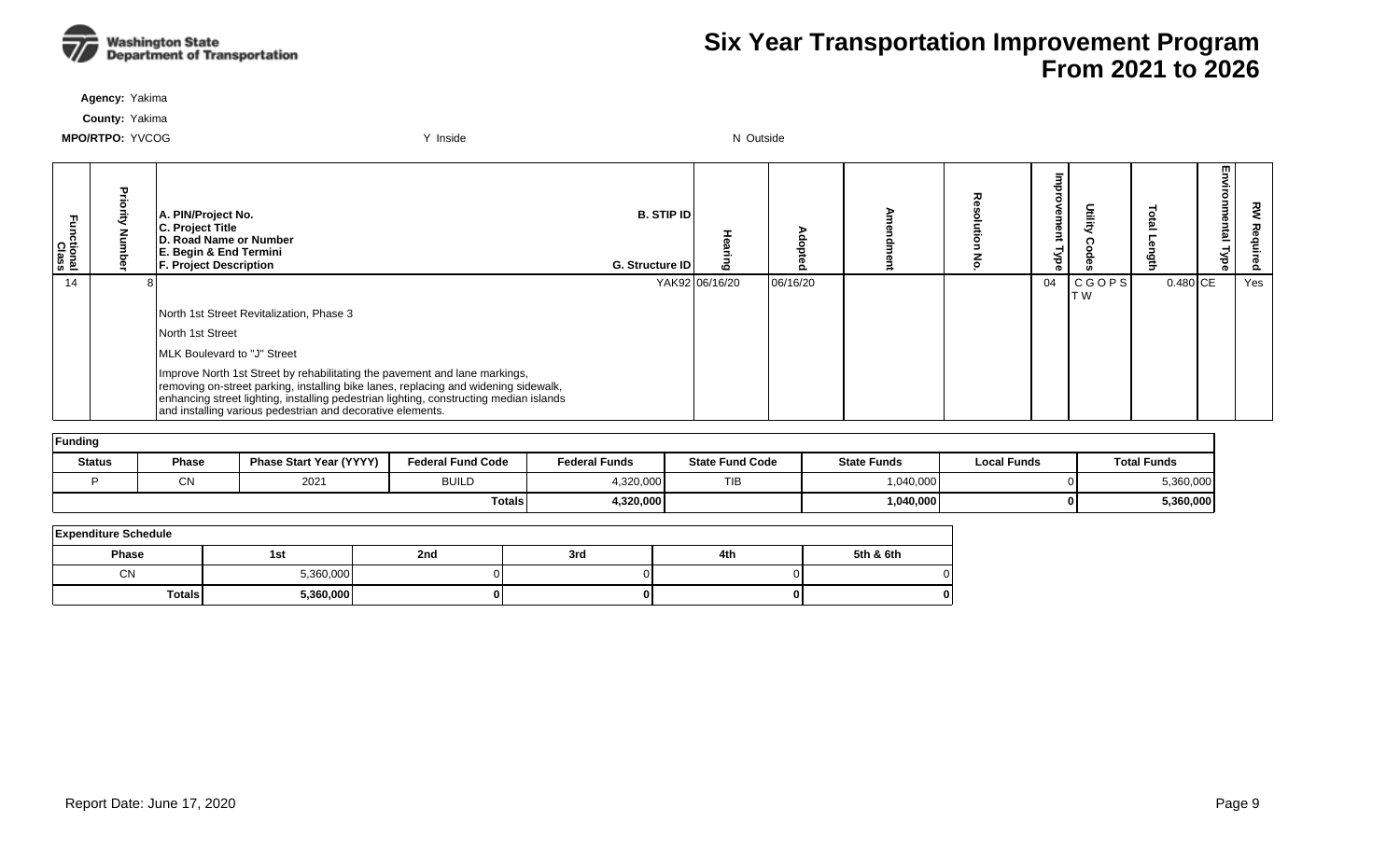

**Agency:** Yakima

**County:** Yakima

| Functional<br>Class | A. PIN/Project No.<br>C. Project Title<br>D. Road Name or Number<br>E. Begin & End Termini<br><b>F. Project Description</b> | <b>B. STIP ID</b><br>G. Structure ID | ه              |          | ᅐ | $\sigma$<br>з<br>Φ<br>₹<br>≺<br>ರ<br>o. | <b>Utilit</b> |            | 罒<br><u>ត</u><br>ᅴ | š<br>lired |
|---------------------|-----------------------------------------------------------------------------------------------------------------------------|--------------------------------------|----------------|----------|---|-----------------------------------------|---------------|------------|--------------------|------------|
| 16                  |                                                                                                                             |                                      | YAK10 06/16/20 | 06/16/20 |   | 01                                      | OPSTW         | $0.550$ CE |                    | Yes        |
|                     | E. "H" Street Extension, Phase 1                                                                                            |                                      |                |          |   |                                         |               |            |                    |            |
|                     | E. "H" Street                                                                                                               |                                      |                |          |   |                                         |               |            |                    |            |
|                     | 1st Street to 7th Street                                                                                                    |                                      |                |          |   |                                         |               |            |                    |            |
|                     | Construct new roadway inlcuding water, sewer, curb, gutter, sidewalk, street lighting<br>and storm drainage system.         |                                      |                |          |   |                                         |               |            |                    |            |

| Funding       |              |                                |                          |                      |                        |                    |                    |                    |
|---------------|--------------|--------------------------------|--------------------------|----------------------|------------------------|--------------------|--------------------|--------------------|
| <b>Status</b> | <b>Phase</b> | <b>Phase Start Year (YYYY)</b> | <b>Federal Fund Code</b> | <b>Federal Funds</b> | <b>State Fund Code</b> | <b>State Funds</b> | <b>Local Funds</b> | <b>Total Funds</b> |
|               | PE           | 2022                           | <b>BUILD</b>             | 515,000              |                        |                    | ΩL                 | 515,000            |
|               | $\cap$<br>◡◝ | 2023                           | <b>BUILD</b>             | 4,944,000            | <b>TIB</b>             | 1,200,000          | ΩL                 | 6,144,000          |
| <b>Totals</b> |              |                                |                          | 5,459,000            |                        | 1,200,000          | 01                 | 6,659,000          |

| <b>Expenditure Schedule</b> |     |         |           |     |           |  |  |  |  |  |  |  |  |
|-----------------------------|-----|---------|-----------|-----|-----------|--|--|--|--|--|--|--|--|
| <b>Phase</b>                | 1st | 2nd     | 3rd       | 4th | 5th & 6th |  |  |  |  |  |  |  |  |
| PE                          |     | 515,000 |           |     |           |  |  |  |  |  |  |  |  |
| <b>CN</b>                   |     |         | 6,144,000 |     |           |  |  |  |  |  |  |  |  |
| <b>Totals</b>               | 0   | 515,000 | 6,144,000 |     | o         |  |  |  |  |  |  |  |  |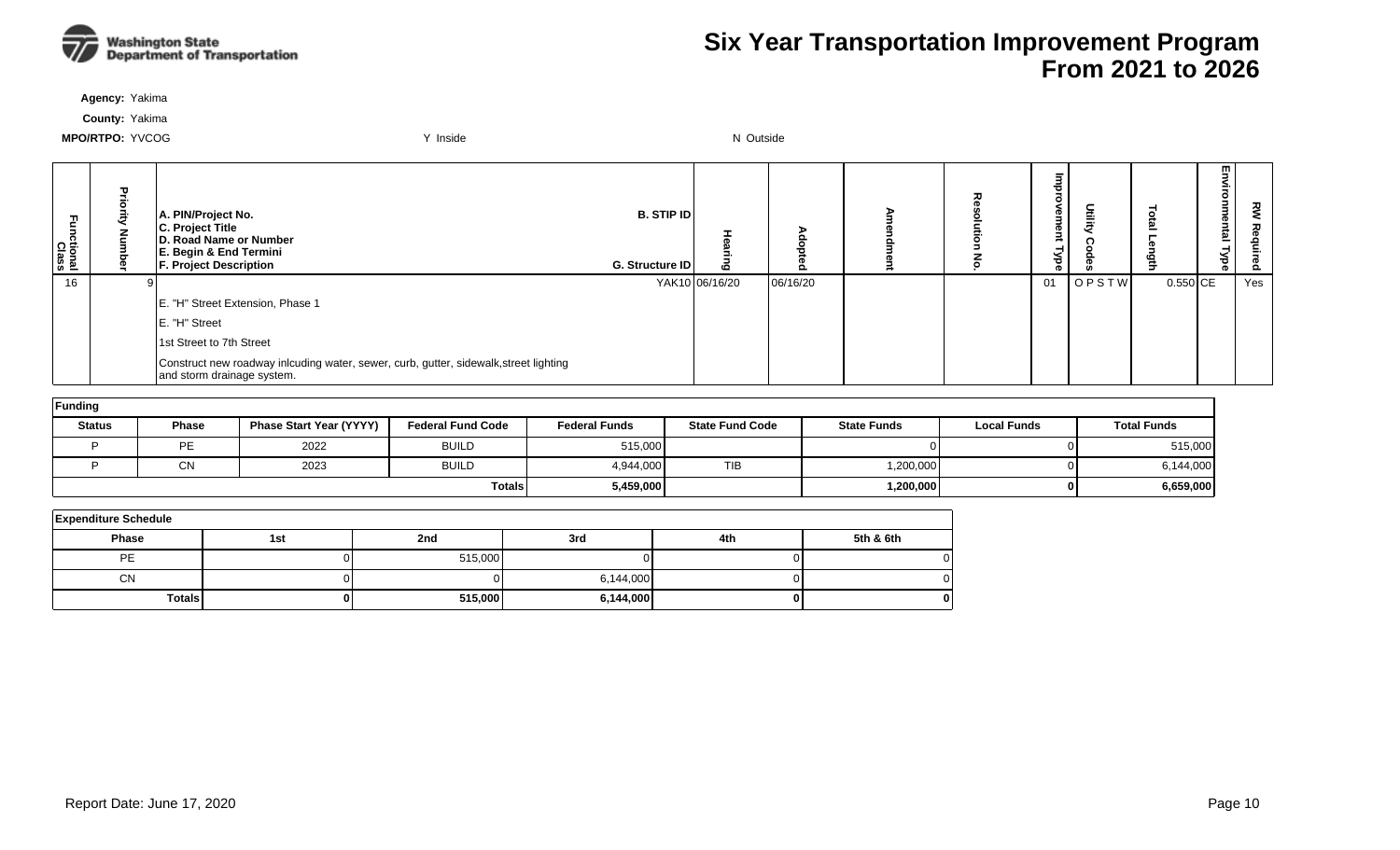

**Agency:** Yakima

**County:** Yakima

| Functional<br>Class | 뫂               | A. PIN/Project No.<br>C. Project Title<br>D. Road Name or Number<br>E. Begin & End Termini<br><b>F. Project Description</b> | <b>B. STIP ID</b><br>G. Structure ID | $\boldsymbol{\omega}$ | o        | 줐 | eme<br>킂<br>≺<br>ढ़ | <b>Deilie</b>       | ₹          | m<br>ወ<br>툐<br>ਠ | ξ<br>る<br><b>aduired</b> |
|---------------------|-----------------|-----------------------------------------------------------------------------------------------------------------------------|--------------------------------------|-----------------------|----------|---|---------------------|---------------------|------------|------------------|--------------------------|
| 04                  | 10 <sub>1</sub> |                                                                                                                             |                                      | YAK74 06/16/20        | 06/16/20 |   | 01                  | <b>CGOPS</b><br>T W | $0.550$ CE |                  | Yes                      |
|                     |                 | E. "H" Street Extension, Phase 2                                                                                            |                                      |                       |          |   |                     |                     |            |                  |                          |
|                     |                 | E. 'H' Street                                                                                                               |                                      |                       |          |   |                     |                     |            |                  |                          |
|                     |                 | Bravo Co. Boulevard to I-82                                                                                                 |                                      |                       |          |   |                     |                     |            |                  |                          |
|                     |                 | Construct new roadway including water, sewer, curb, gutter, sidewalk, street lighting<br>and storm drainage system.         |                                      |                       |          |   |                     |                     |            |                  |                          |
| $L$ unding          |                 |                                                                                                                             |                                      |                       |          |   |                     |                     |            |                  |                          |

| <b>Trunding</b> |                                                                            |      |                      |                        |                    |                    |                    |           |
|-----------------|----------------------------------------------------------------------------|------|----------------------|------------------------|--------------------|--------------------|--------------------|-----------|
| <b>Status</b>   | <b>Phase Start Year (YYYY)</b><br><b>Federal Fund Code</b><br><b>Phase</b> |      | <b>Federal Funds</b> | <b>State Fund Code</b> | <b>State Funds</b> | <b>Local Funds</b> | <b>Total Funds</b> |           |
|                 | <b>CNI</b><br>◡พ                                                           | 2023 |                      |                        | <b>OTHER</b>       | 2,060,000          | 515,000            | 2,575,000 |
|                 |                                                                            |      | Totals               |                        |                    | 2,060,000          | 515,000            | 2,575,000 |

| <b>Expenditure Schedule</b> |     |     |           |     |           |  |  |  |  |  |  |
|-----------------------------|-----|-----|-----------|-----|-----------|--|--|--|--|--|--|
| Phase                       | 1st | 2nd | 3rd       | 4th | 5th & 6th |  |  |  |  |  |  |
| CN                          |     |     | 2,575,000 |     |           |  |  |  |  |  |  |
| <b>Totals</b>               |     |     | 2,575,000 | 01  |           |  |  |  |  |  |  |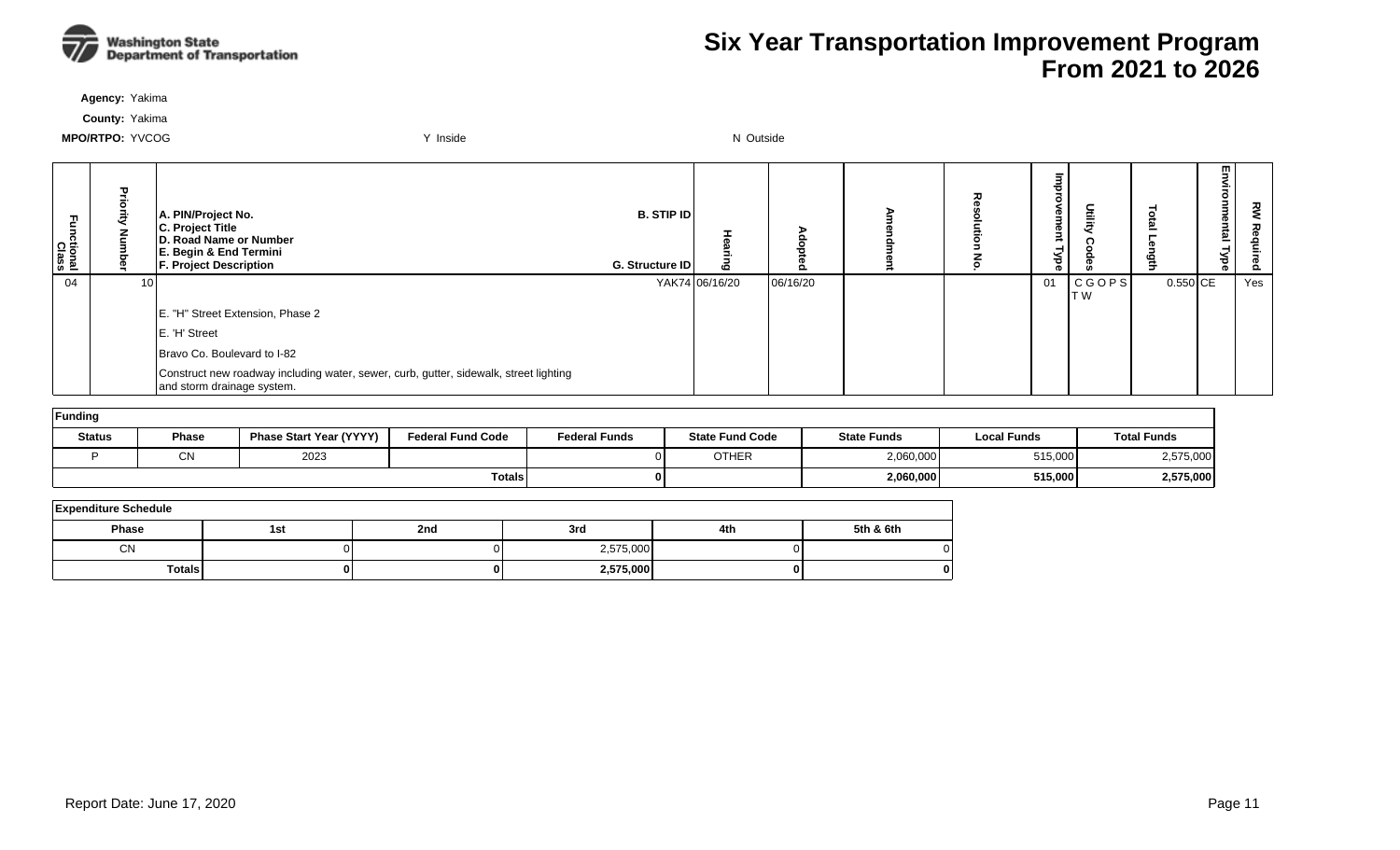

**Agency:** Yakima

**County:** Yakima

| m<br>ctional<br>Class | 고<br>금<br>ā | A. PIN/Project No.<br>C. Project Title<br>D. Road Name or Number<br>E. Begin & End Termini<br><b>F. Project Description</b> | B. STIP ID<br>G. Structure ID | <b>CO</b>      | $\circ$<br>$\circ$ | ᅐ | 73<br>o i<br><b>D</b><br>₹<br>ਙਂ<br>Ō | 言   | =<br>Ē. | 罒<br>శె<br>ē<br>ᢖ<br>Ѣ<br>ወ | š<br>은<br><u>o</u> |
|-----------------------|-------------|-----------------------------------------------------------------------------------------------------------------------------|-------------------------------|----------------|--------------------|---|---------------------------------------|-----|---------|-----------------------------|--------------------|
| 16                    |             |                                                                                                                             |                               | YAK03 06/16/20 | 06/16/20           |   | 01                                    | GOP |         | <b>CE</b>                   | Yes                |
|                       |             | I-82 & Lincoln Avenue Interchange                                                                                           |                               |                |                    |   |                                       |     |         |                             |                    |
|                       |             | Lincoln Avenue                                                                                                              |                               |                |                    |   |                                       |     |         |                             |                    |
|                       |             | E. "G" Street to I-82                                                                                                       |                               |                |                    |   |                                       |     |         |                             |                    |
|                       |             | Reconstruct/extend off-ramp from existing I-82 off-ramp for Lincoln Avenue to E. "G"<br><b>Street</b>                       |                               |                |                    |   |                                       |     |         |                             |                    |

| Funding       |              |                                |                          |                      |                        |                    |                    |                    |
|---------------|--------------|--------------------------------|--------------------------|----------------------|------------------------|--------------------|--------------------|--------------------|
| <b>Status</b> | <b>Phase</b> | <b>Phase Start Year (YYYY)</b> | <b>Federal Fund Code</b> | <b>Federal Funds</b> | <b>State Fund Code</b> | <b>State Funds</b> | <b>Local Funds</b> | <b>Total Funds</b> |
|               | PE           | 2026                           | <b>BUILD</b>             | 301,400              |                        |                    | 46,400             | 347,800            |
|               | <b>RW</b>    | 2026                           | <b>BUILD</b>             | 194,700              |                        |                    | 30,400             | 225,100            |
|               | CN           | 2026                           | <b>BUILD</b>             | 1,890,400            |                        |                    | 295,000            | 2,185,400          |
|               |              |                                | <b>Totals</b>            | 2,386,500            |                        |                    | 371,800            | 2,758,300          |

| <b>Expenditure Schedule</b> |     |     |     |     |           |  |  |  |  |  |
|-----------------------------|-----|-----|-----|-----|-----------|--|--|--|--|--|
| <b>Phase</b>                | 1st | 2nd | 3rd | 4th | 5th & 6th |  |  |  |  |  |
| PE                          |     |     |     |     | 347,800   |  |  |  |  |  |
| <b>RW</b>                   |     |     |     |     | 225,100   |  |  |  |  |  |
| <b>CN</b>                   |     |     |     |     | 2,185,400 |  |  |  |  |  |
| Totals                      |     |     |     |     | 2,758,300 |  |  |  |  |  |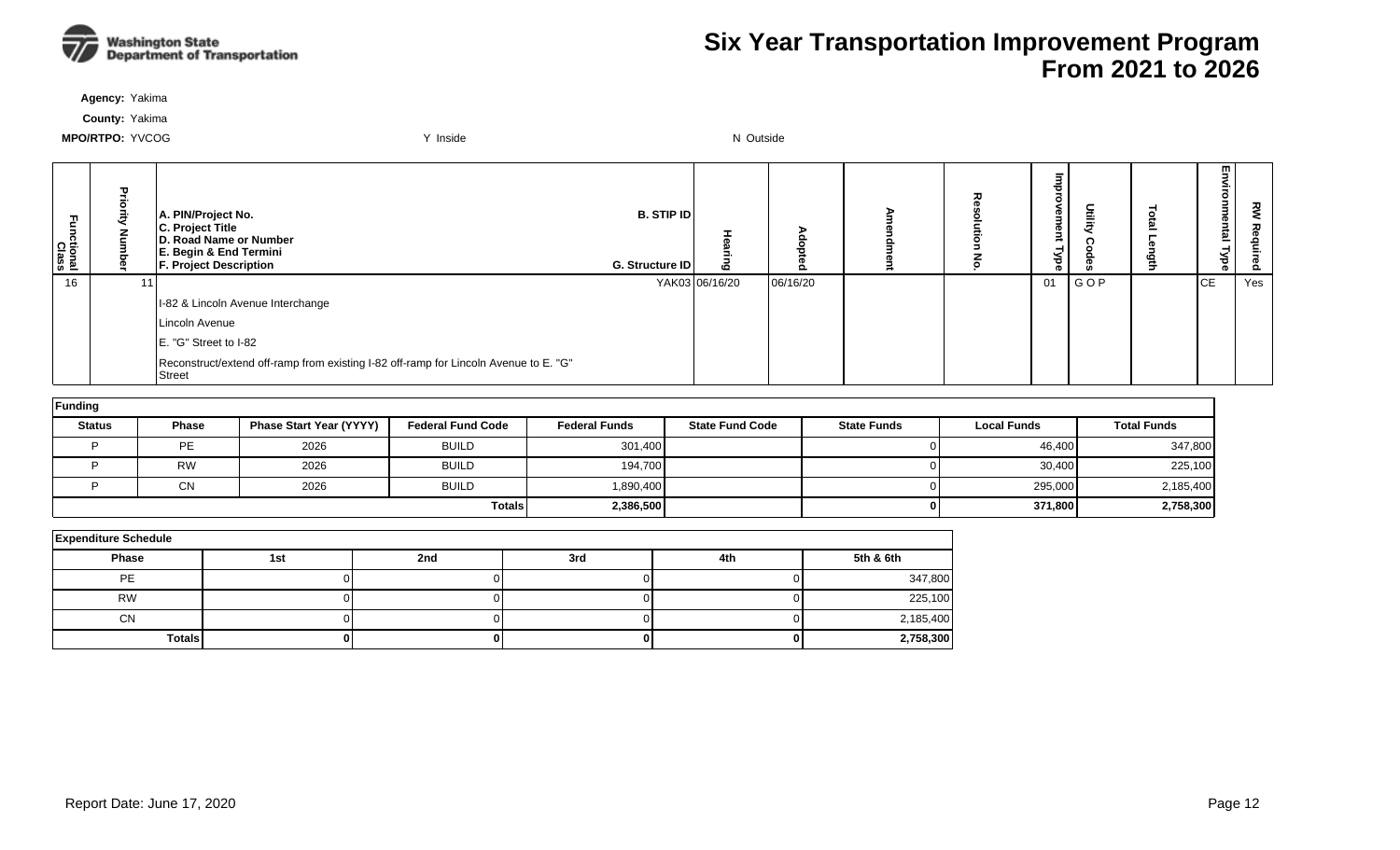

**Agency:** Yakima

**County:** Yakima

| Fa<br>S<br>Ictional<br>Class | $\mathbf{u}$ | A. PIN/Project No.<br>C. Project Title<br>D. Road Name or Number<br>E. Begin & End Termini<br><b>F. Project Description</b>                                       | <b>B. STIP IDI</b><br><b>G. Structure IDI</b> | 6              |          |  | ಕ  | utili       | Ξ<br>onmental<br>Type | ਟ੍ਰੋ<br>௨ |
|------------------------------|--------------|-------------------------------------------------------------------------------------------------------------------------------------------------------------------|-----------------------------------------------|----------------|----------|--|----|-------------|-----------------------|-----------|
| 19                           | 12           |                                                                                                                                                                   |                                               | YAK88 06/16/20 | 06/16/20 |  | 28 | <b>COPT</b> | lсE                   | No        |
|                              |              | Robertson Elementary School Safety Improvements                                                                                                                   |                                               |                |          |  |    |             |                       |           |
|                              |              | various streets                                                                                                                                                   |                                               |                |          |  |    |             |                       |           |
|                              |              | Ivarious locations to various locations                                                                                                                           |                                               |                |          |  |    |             |                       |           |
|                              |              | This project will make various pedestrian safety improvements in the vicinity of<br>Robertson Elementary School, such as new sidewalk and constructing ADA ramps. |                                               |                |          |  |    |             |                       |           |

| Funding       |           |                         |                          |                      |                        |                    |                    |                    |  |  |  |  |
|---------------|-----------|-------------------------|--------------------------|----------------------|------------------------|--------------------|--------------------|--------------------|--|--|--|--|
| <b>Status</b> | Phase     | Phase Start Year (YYYY) | <b>Federal Fund Code</b> | <b>Federal Funds</b> | <b>State Fund Code</b> | <b>State Funds</b> | <b>Local Funds</b> | <b>Total Funds</b> |  |  |  |  |
|               | <b>DE</b> | 2021                    | <b>SRTS</b>              | 50,000               |                        |                    | ΩL                 | 50,000             |  |  |  |  |
|               | ΩN<br>UΝ  | 2022                    | <b>SRTS</b>              | 460,000              |                        |                    | ΩL                 | 460,000            |  |  |  |  |
|               |           |                         | Totals                   | 510,000              |                        |                    | 01                 | 510,000            |  |  |  |  |

| <b>Expenditure Schedule</b> |         |     |     |     |           |  |  |  |  |  |  |  |  |
|-----------------------------|---------|-----|-----|-----|-----------|--|--|--|--|--|--|--|--|
| <b>Phase</b>                | 1st     | 2nd | 3rd | 4th | 5th & 6th |  |  |  |  |  |  |  |  |
| <b>PE</b>                   | 50,000  |     |     |     |           |  |  |  |  |  |  |  |  |
| <b>CN</b>                   | 460,000 |     |     |     |           |  |  |  |  |  |  |  |  |
| <b>Totals</b>               | 510,000 |     |     |     | O         |  |  |  |  |  |  |  |  |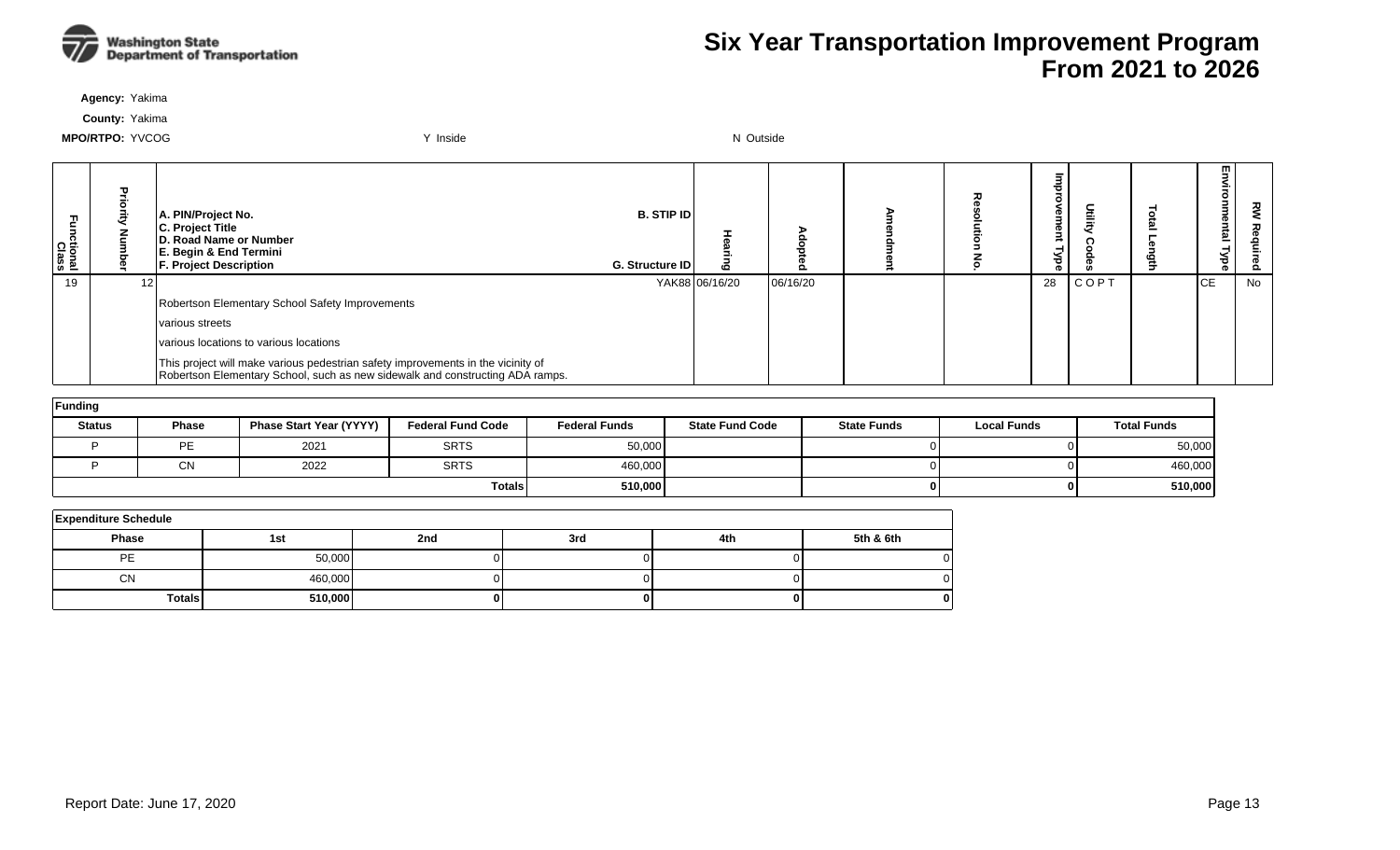

**Agency:** Yakima

**County:** Yakima

| Fa<br>S<br>nctional<br>Class | T. | A. PIN/Project No.<br>C. Project Title<br>D. Road Name or Number<br>E. Begin & End Termini<br><b>F. Project Description</b>                                      | <b>B. STIP IDI</b><br><b>G. Structure IDI</b> |                 |          | ᆽ | œ  |             | m<br><u>한</u> | 꼰<br>௨ |
|------------------------------|----|------------------------------------------------------------------------------------------------------------------------------------------------------------------|-----------------------------------------------|-----------------|----------|---|----|-------------|---------------|--------|
| 07                           | 13 |                                                                                                                                                                  |                                               | YAK103 06/16/20 | 06/16/20 |   | 28 | <b>COPT</b> | <b>CE</b>     | No     |
|                              |    | Nob Hill Elementary School Safety Improvements                                                                                                                   |                                               |                 |          |   |    |             |               |        |
|                              |    | various streets                                                                                                                                                  |                                               |                 |          |   |    |             |               |        |
|                              |    | various locations to various locations                                                                                                                           |                                               |                 |          |   |    |             |               |        |
|                              |    | This project will make various pedestrian safety improvements in the vicinity of Nob<br>Hill Elementary School, such as new sidewalk and constructing ADA ramps. |                                               |                 |          |   |    |             |               |        |

| Funding       |              |                         |                          |                      |                        |                    |                    |                    |  |  |  |  |
|---------------|--------------|-------------------------|--------------------------|----------------------|------------------------|--------------------|--------------------|--------------------|--|--|--|--|
| <b>Status</b> | <b>Phase</b> | Phase Start Year (YYYY) | <b>Federal Fund Code</b> | <b>Federal Funds</b> | <b>State Fund Code</b> | <b>State Funds</b> | <b>Local Funds</b> | <b>Total Funds</b> |  |  |  |  |
|               | <b>PE</b>    | 2021                    | <b>SRTS</b>              | 50,000               |                        |                    |                    | 50,000             |  |  |  |  |
|               | <b>CN</b>    | 2022                    | <b>SRTS</b>              | 460,000              |                        |                    |                    | 460,000            |  |  |  |  |
|               |              |                         | <b>Totals</b>            | 510,000              |                        | 01                 |                    | 510,000            |  |  |  |  |

| <b>Expenditure Schedule</b> |        |         |     |     |           |  |  |  |  |  |  |
|-----------------------------|--------|---------|-----|-----|-----------|--|--|--|--|--|--|
| <b>Phase</b>                | 1st    | 2nd     | 3rd | 4th | 5th & 6th |  |  |  |  |  |  |
| PE                          | 50,000 |         |     |     |           |  |  |  |  |  |  |
| <b>CN</b>                   |        | 460,000 |     |     |           |  |  |  |  |  |  |
| <b>Totals</b>               | 50,000 | 460,000 |     |     |           |  |  |  |  |  |  |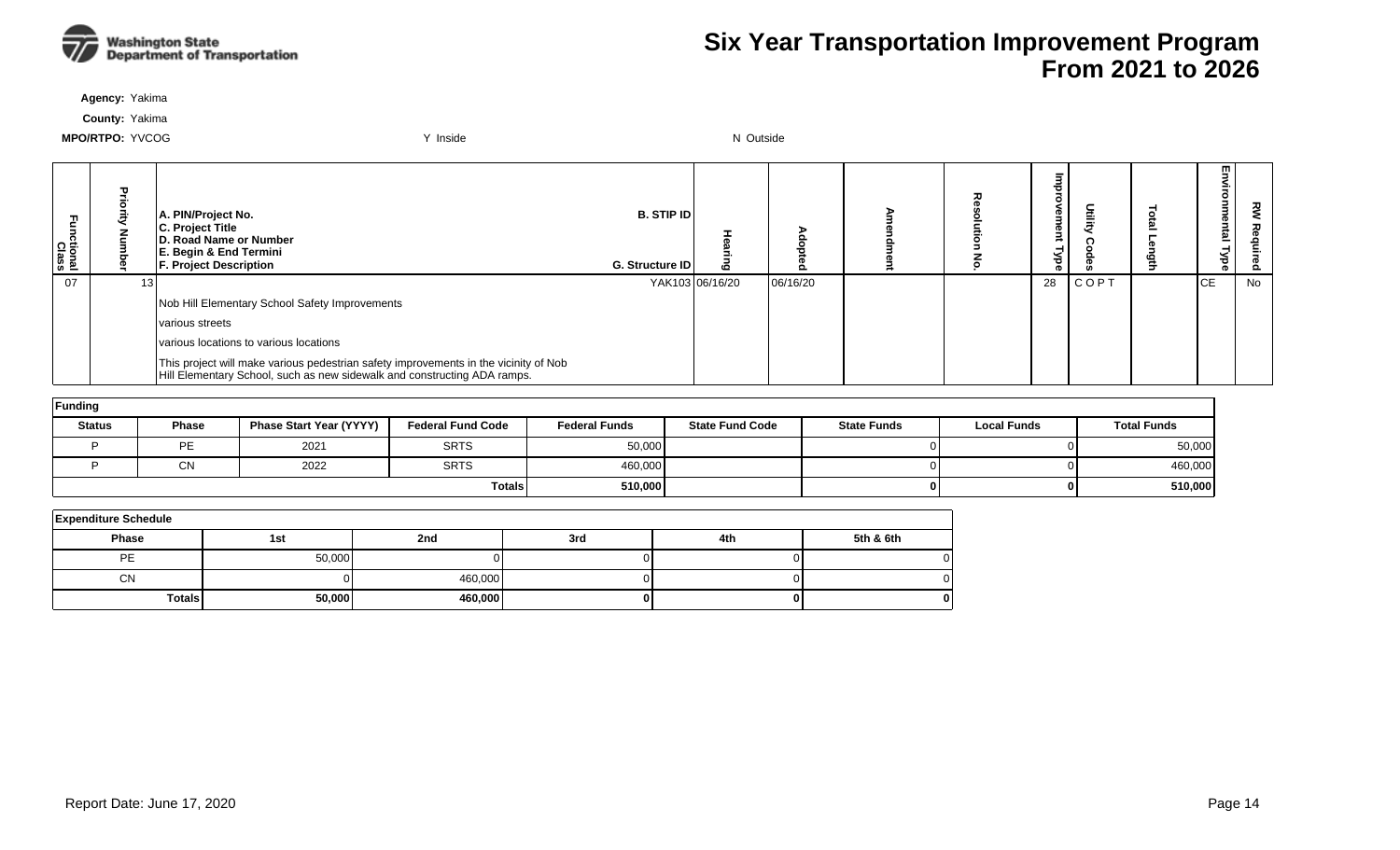

**Agency:** Yakima

**County:** Yakima

| ctional<br>Class | 고<br>គ<br>Ē<br>Š | A. PIN/Project No.<br>C. Project Title<br><b>D. Road Name or Number</b><br>E. Begin & End Termini<br><b>F. Project Description</b> | <b>B. STIP IDI</b><br><b>G. Structure IDI</b> |                |          | ᄌ | Φ<br>Φ<br>∍<br>≺<br>ಕ<br>െ |      |          | m<br>≌ | 꼰<br>Õ. |
|------------------|------------------|------------------------------------------------------------------------------------------------------------------------------------|-----------------------------------------------|----------------|----------|---|----------------------------|------|----------|--------|---------|
| 00               |                  | 14 / 1485(025)                                                                                                                     |                                               | YAK72 06/16/20 | 06/16/20 |   | 05                         | COPT | 3.500 CE |        | No      |
|                  |                  | Northside Alley Paving                                                                                                             |                                               |                |          |   |                            |      |          |        |         |
|                  |                  | Various Alleys                                                                                                                     |                                               |                |          |   |                            |      |          |        |         |
|                  |                  | N. 16th Avenue to N. 6th Avenue                                                                                                    |                                               |                |          |   |                            |      |          |        |         |
|                  |                  | Pave the east/west gravel alleys between Summitview Avenue and Fruitvale<br>Boulevard from 16th Avenue to 6th Avenue.              |                                               |                |          |   |                            |      |          |        |         |

| Funding       |              |                         |                          |                      |                        |                    |                    |                    |  |  |  |  |
|---------------|--------------|-------------------------|--------------------------|----------------------|------------------------|--------------------|--------------------|--------------------|--|--|--|--|
| <b>Status</b> | <b>Phase</b> | Phase Start Year (YYYY) | <b>Federal Fund Code</b> | <b>Federal Funds</b> | <b>State Fund Code</b> | <b>State Funds</b> | <b>Local Funds</b> | <b>Total Funds</b> |  |  |  |  |
|               | PE           | 2021                    | <b>CMAQ</b>              | 50,000               |                        | 01                 | 7,800              | 57,800             |  |  |  |  |
|               | СN           | 2022                    | <b>CMAQ</b>              | 450,000              |                        | ΟI                 | 70,200             | 520,200            |  |  |  |  |
|               |              |                         | <b>Totals</b>            | 500,000              |                        | 01                 | 78,000             | 578,000            |  |  |  |  |

| <b>Expenditure Schedule</b> |        |         |     |     |           |  |  |  |  |  |  |  |
|-----------------------------|--------|---------|-----|-----|-----------|--|--|--|--|--|--|--|
| <b>Phase</b>                | 1st    | 2nd     | 3rd | 4th | 5th & 6th |  |  |  |  |  |  |  |
| PE                          | 57,800 |         |     |     |           |  |  |  |  |  |  |  |
| <b>CN</b>                   |        | 520,200 |     |     |           |  |  |  |  |  |  |  |
| <b>Totals</b>               | 57,800 | 520,200 |     |     | 0         |  |  |  |  |  |  |  |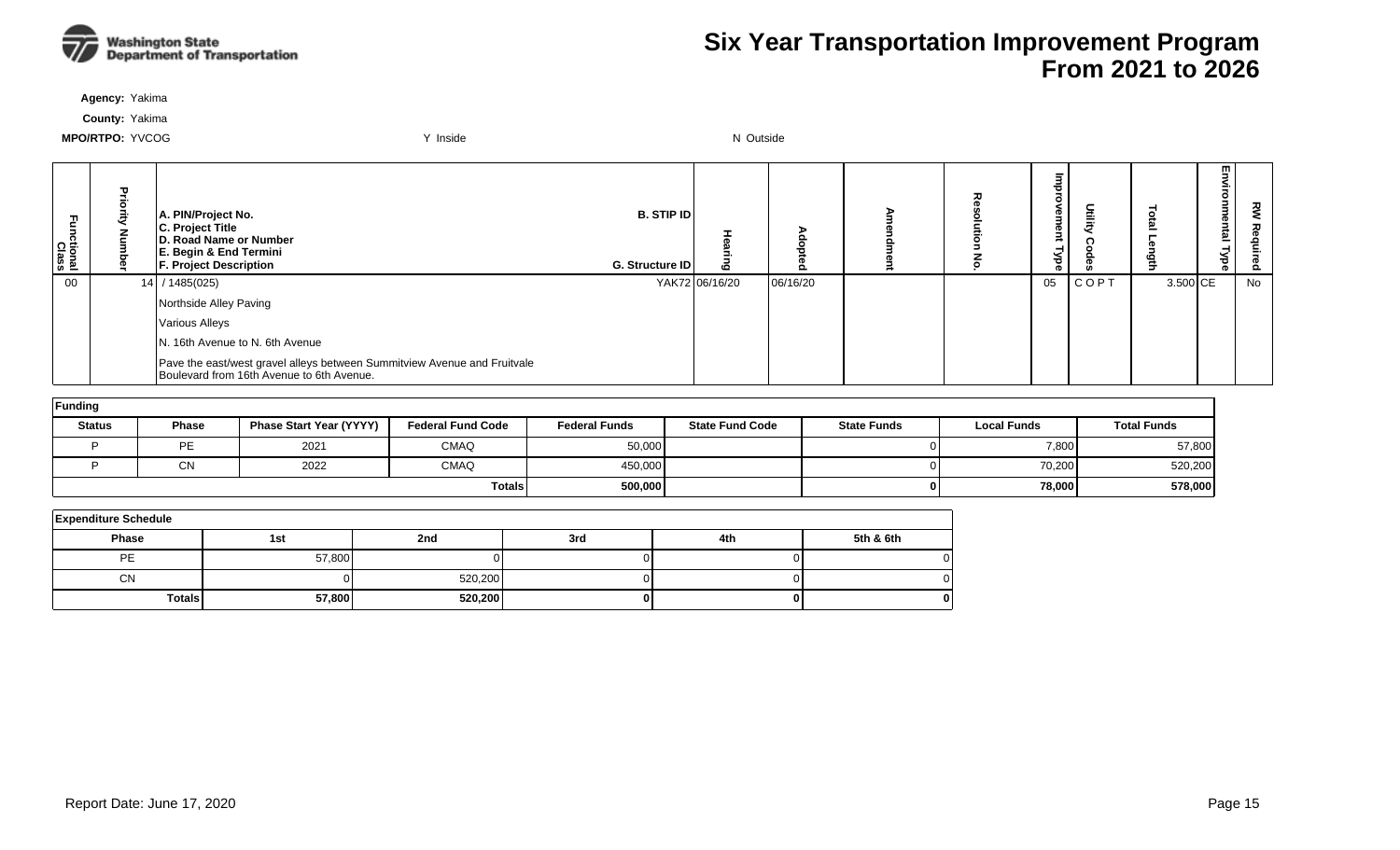

**Agency:** Yakima

**County:** Yakima

| ctional<br>Class | 꽃 | A. PIN/Project No.<br>C. Project Title<br>D. Road Name or Number<br>E. Begin & End Termini<br><b>F. Project Description</b>                       | <b>B. STIP ID</b><br>G. Structure ID | ٥              | o        | ᆽ | œ<br>o.<br>≺<br>ಕ<br><b>O</b> | 즐 |          | m<br>౾<br>한 | š<br>စိ |
|------------------|---|---------------------------------------------------------------------------------------------------------------------------------------------------|--------------------------------------|----------------|----------|---|-------------------------------|---|----------|-------------|---------|
| 17               |   |                                                                                                                                                   |                                      | YAK70 06/16/20 | 06/16/20 |   | 10                            |   | 0.050 CE |             | No      |
|                  |   | <b>Box Culvert Installations</b>                                                                                                                  |                                      |                |          |   |                               |   |          |             |         |
|                  |   | S. 80th Avenue and Wide Hollow Road                                                                                                               |                                      |                |          |   |                               |   |          |             |         |
|                  |   | Wide Hollow Road to Plath Avenue                                                                                                                  |                                      |                |          |   |                               |   |          |             |         |
|                  |   | Install box culvert (s) adjacent to the 80th Avenue Bridge and Wide Hollow Bridge to<br>reduce flooding issues. Joint project with Yakima County. |                                      |                |          |   |                               |   |          |             |         |

| Funding       |              |                                |                          |                      |                        |                    |                    |                    |  |  |  |  |  |
|---------------|--------------|--------------------------------|--------------------------|----------------------|------------------------|--------------------|--------------------|--------------------|--|--|--|--|--|
| <b>Status</b> | <b>Phase</b> | <b>Phase Start Year (YYYY)</b> | <b>Federal Fund Code</b> | <b>Federal Funds</b> | <b>State Fund Code</b> | <b>State Funds</b> | <b>Local Funds</b> | <b>Total Funds</b> |  |  |  |  |  |
|               | $\sim$<br>◡◝ | 2022                           |                          |                      | <b>OTHER</b>           | 160,000            | ΩL                 | 160,000            |  |  |  |  |  |
|               |              |                                | <b>Totals</b>            | 01                   |                        | 160,000            | 0 I                | 160,000            |  |  |  |  |  |

| <b>Expenditure Schedule</b> |         |     |     |     |           |  |  |  |  |  |  |  |
|-----------------------------|---------|-----|-----|-----|-----------|--|--|--|--|--|--|--|
| Phase                       | 1st     | 2nd | 3rd | 4th | 5th & 6th |  |  |  |  |  |  |  |
| <b>CN</b>                   | 160,000 |     |     |     |           |  |  |  |  |  |  |  |
| <b>Totals</b>               | 160,000 |     |     |     | 01        |  |  |  |  |  |  |  |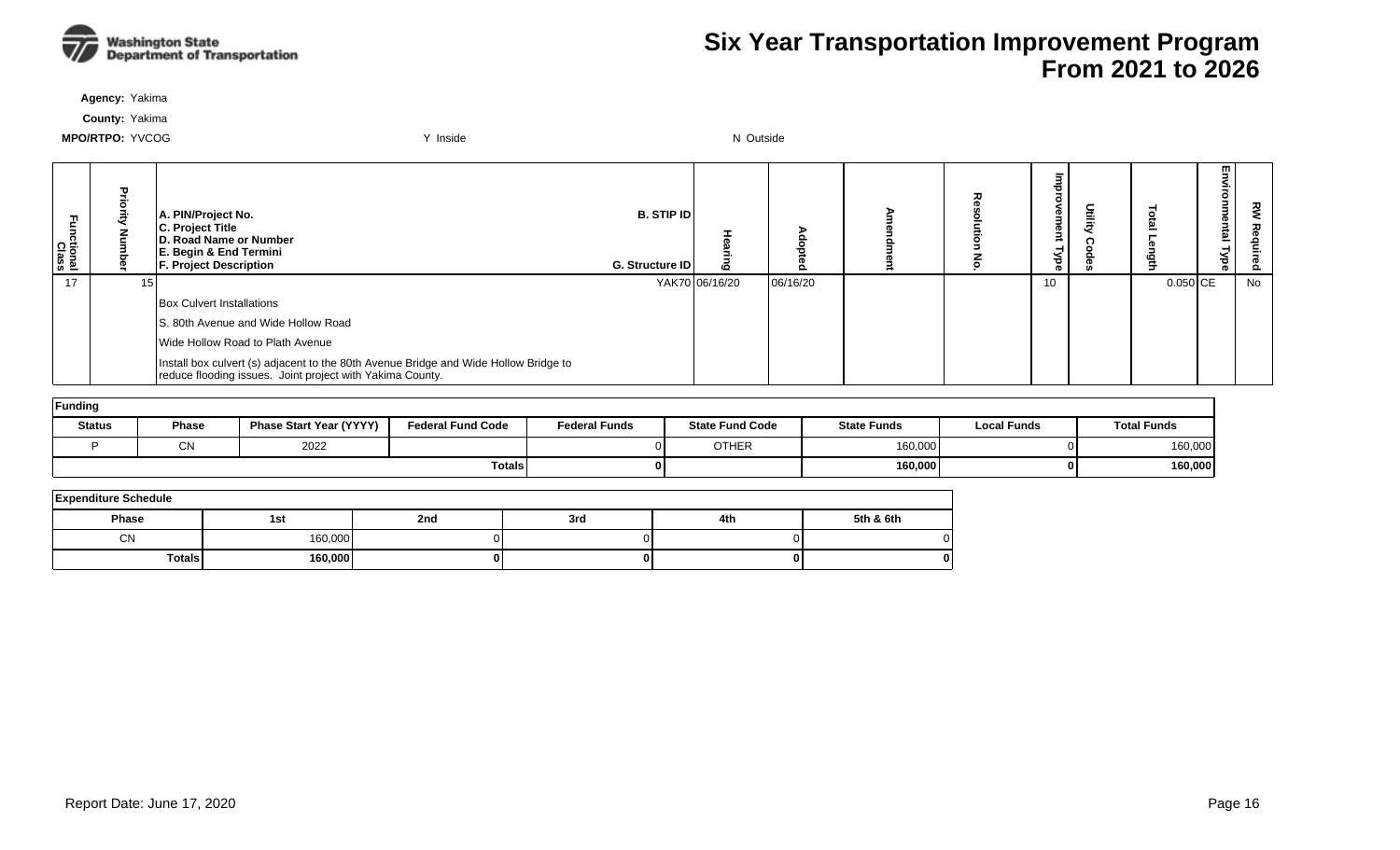

**Agency:** Yakima

**County:** Yakima

| ctional<br>Class | 곡<br>ಕ<br>ā<br>Š | A. PIN/Project No.<br>C. Project Title<br>D. Road Name or Number<br>E. Begin & End Termini<br><b>F. Project Description</b> | $B.$ STIP ID<br>G. Structure ID |          | ᅎ | o i<br>3<br><b>D</b><br>₹<br>Nbe | 重  |            | ▥<br>౾<br>효<br>⊣ | 짖<br>る<br><b>D</b><br>Õ. |
|------------------|------------------|-----------------------------------------------------------------------------------------------------------------------------|---------------------------------|----------|---|----------------------------------|----|------------|------------------|--------------------------|
| 16               | 16               |                                                                                                                             | YAK102 06/16/20                 | 06/16/20 |   | 21                               | PI | $0.100$ CE |                  | No                       |
|                  |                  | N 1st St & R St Signal                                                                                                      |                                 |          |   |                                  |    |            |                  |                          |
|                  |                  |                                                                                                                             |                                 |          |   |                                  |    |            |                  |                          |
|                  |                  | N 1st Street to R Street                                                                                                    |                                 |          |   |                                  |    |            |                  |                          |
|                  |                  | Install traffic signal at the intersection.                                                                                 |                                 |          |   |                                  |    |            |                  |                          |

| Funding       |              |                         |                          |                      |                        |                    |                    |                    |  |  |  |  |
|---------------|--------------|-------------------------|--------------------------|----------------------|------------------------|--------------------|--------------------|--------------------|--|--|--|--|
| <b>Status</b> | <b>Phase</b> | Phase Start Year (YYYY) | <b>Federal Fund Code</b> | <b>Federal Funds</b> | <b>State Fund Code</b> | <b>State Funds</b> | <b>Local Funds</b> | <b>Total Funds</b> |  |  |  |  |
|               | PE           | 2025                    | <b>STP</b>               | 58,000               |                        |                    | 9,000              | 67,000             |  |  |  |  |
|               | <b>CN</b>    | 2026                    | <b>STP</b>               | 347,800              |                        |                    | 54,300             | 402,100            |  |  |  |  |
|               |              |                         | <b>Totals</b>            | 405,800              |                        |                    | 63,300             | 469,100            |  |  |  |  |

| <b>Expenditure Schedule</b> |     |     |     |     |           |  |  |  |  |  |
|-----------------------------|-----|-----|-----|-----|-----------|--|--|--|--|--|
| Phase                       | 1st | 2nd | 3rd | 4th | 5th & 6th |  |  |  |  |  |
| PE                          |     |     |     |     | 67,000    |  |  |  |  |  |
| CN                          |     |     |     |     | 402,100   |  |  |  |  |  |
| <b>Totals</b>               |     |     |     |     | 469,100   |  |  |  |  |  |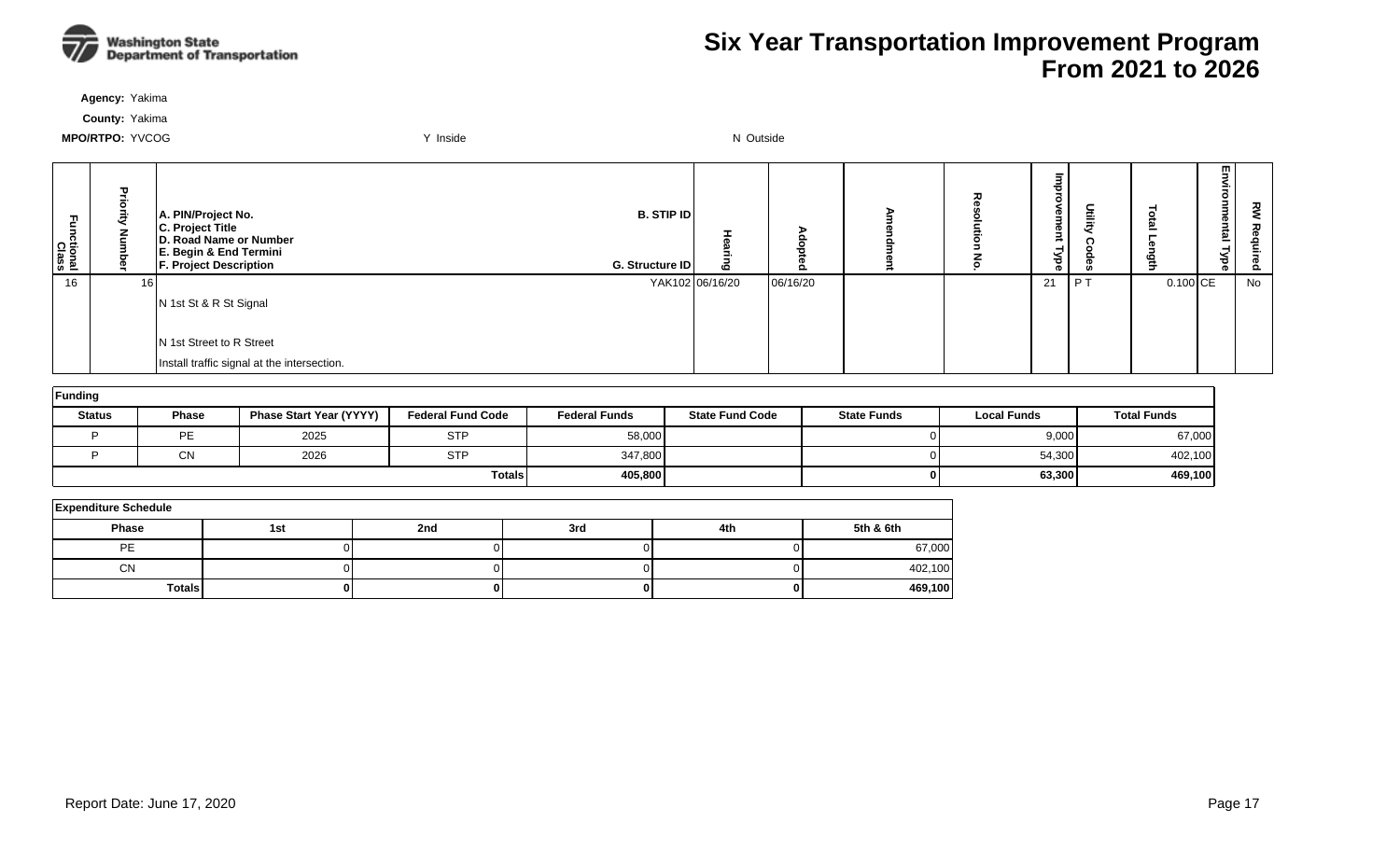

**Agency:** Yakima

**County:** Yakima

| ctional<br>Class | ᄁ | A. PIN/Project No.<br>C. Project Title<br>D. Road Name or Number<br>E. Begin & End Termini<br><b>F. Project Description</b>                                             | <b>B. STIP IDI</b><br><b>G. Structure IDI</b> |                | o        |  | œ<br>መ<br>ಕ |       | m<br>=    | 꼰<br>௨ |
|------------------|---|-------------------------------------------------------------------------------------------------------------------------------------------------------------------------|-----------------------------------------------|----------------|----------|--|-------------|-------|-----------|--------|
| 14               |   |                                                                                                                                                                         |                                               | YAK06 06/16/20 | 06/16/20 |  | 03          | OPSTW | <b>CE</b> | Yes    |
|                  |   | S. 1st Street and E. Washington Avenue Intersection Improvement                                                                                                         |                                               |                |          |  |             |       |           |        |
|                  |   | S. 1st Street                                                                                                                                                           |                                               |                |          |  |             |       |           |        |
|                  |   | S. 1st Street to E. Washington Ave                                                                                                                                      |                                               |                |          |  |             |       |           |        |
|                  |   | Realign intersection, widen E. Washington Avenue to accomodate an additional<br>lane, replace curb, gutter and sidewalk and install a new traffic signalization system. |                                               |                |          |  |             |       |           |        |

| Funding       |              |                                |                          |                      |                        |                    |                    |                    |
|---------------|--------------|--------------------------------|--------------------------|----------------------|------------------------|--------------------|--------------------|--------------------|
| <b>Status</b> | <b>Phase</b> | <b>Phase Start Year (YYYY)</b> | <b>Federal Fund Code</b> | <b>Federal Funds</b> | <b>State Fund Code</b> | <b>State Funds</b> | <b>Local Funds</b> | <b>Total Funds</b> |
|               | PE           | 2026                           | STP(U)                   | 292,600              |                        |                    | 45,000             | 337,600            |
|               | <b>RW</b>    | 2026                           | STP(U)                   | 284,100              |                        |                    | 43,700             | 327,800            |
|               | <b>CN</b>    | 2026                           | STP(U)                   | 1,284,800            |                        |                    | 200,500            | 1,485,300          |
|               |              |                                | <b>Totals</b>            | 1,861,500            |                        |                    | 289,200            | 2,150,700          |

| <b>Expenditure Schedule</b> |     |     |     |     |           |  |  |  |  |  |  |
|-----------------------------|-----|-----|-----|-----|-----------|--|--|--|--|--|--|
| <b>Phase</b>                | 1st | 2nd | 3rd | 4th | 5th & 6th |  |  |  |  |  |  |
| PE                          |     |     |     |     | 337,600   |  |  |  |  |  |  |
| <b>RW</b>                   |     |     |     |     | 327,800   |  |  |  |  |  |  |
| <b>CN</b>                   |     |     |     |     | 1,485,300 |  |  |  |  |  |  |
| <b>Totals</b>               |     |     |     |     | 2,150,700 |  |  |  |  |  |  |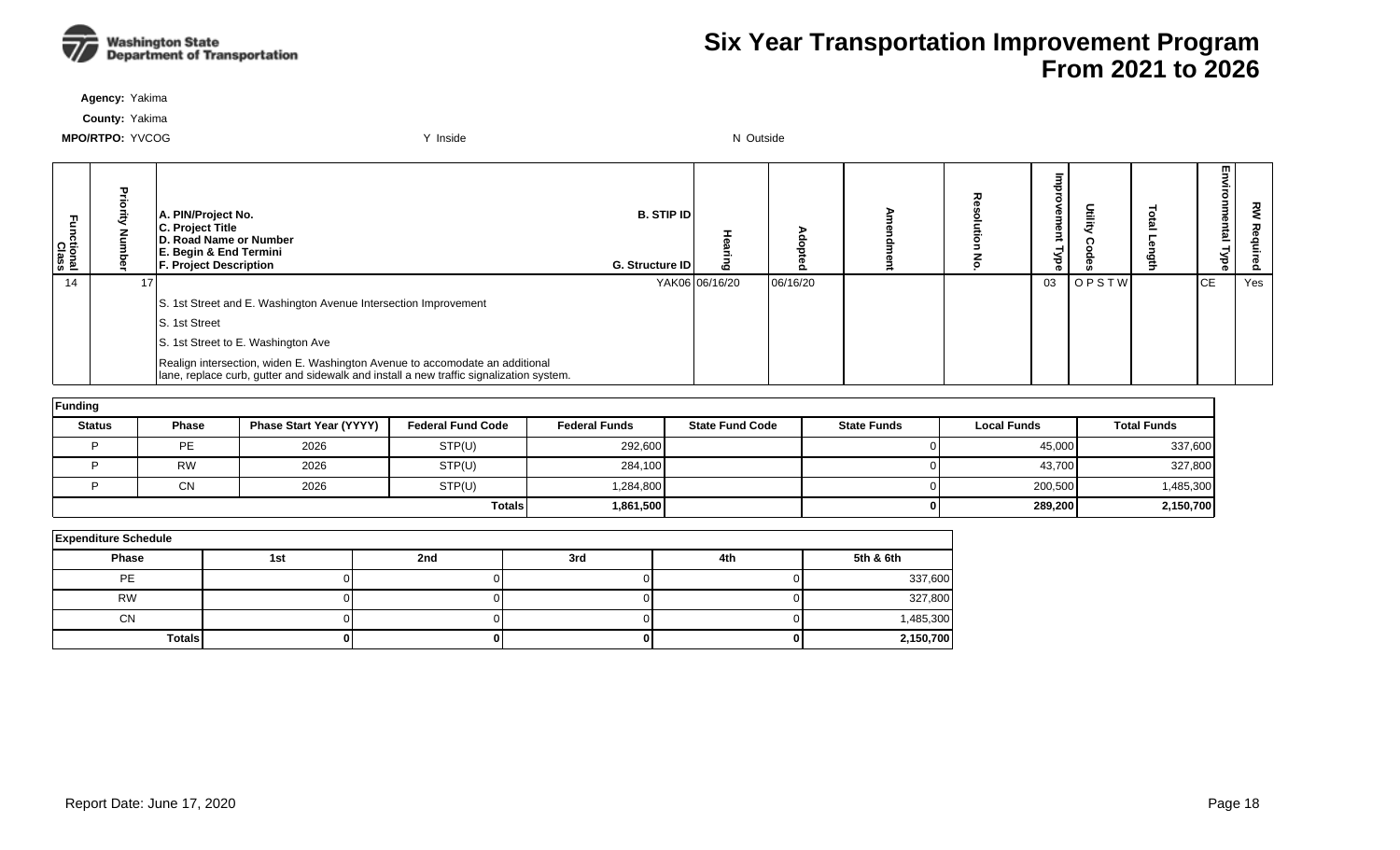

**Agency:** Yakima

**County:** Yakima

| ctional<br>Class |    | A. PIN/Project No.<br><b>C. Project Title</b><br>D. Road Name or Number<br>E. Begin & End Termini<br><b>F. Project Description</b>                                                                                                                                                   | <b>B. STIP IDI</b><br>G. Structure ID | 6              |          | ᆽ | <b>D</b><br>നാ.<br>క<br>െ |              | m<br><u>ត</u> | 꼰<br>Ö. |
|------------------|----|--------------------------------------------------------------------------------------------------------------------------------------------------------------------------------------------------------------------------------------------------------------------------------------|---------------------------------------|----------------|----------|---|---------------------------|--------------|---------------|---------|
| 14               | 18 |                                                                                                                                                                                                                                                                                      |                                       | YAK14 06/16/20 | 06/16/20 |   | 21                        | <b>COPST</b> | <b>CE</b>     | Yes     |
|                  |    | Washington Avenue & Longfiber Road Intersection Improvements                                                                                                                                                                                                                         |                                       |                |          |   |                           |              |               |         |
|                  |    | <b>Washington Avenue</b>                                                                                                                                                                                                                                                             |                                       |                |          |   |                           |              |               |         |
|                  |    | Washington Avenue to Longfiber Road                                                                                                                                                                                                                                                  |                                       |                |          |   |                           |              |               |         |
|                  |    | Improve the Washington Avenue and Longfiber Road intersection by constructing an<br>eastbound left-turn lane on Washington and a northbound left-turn lane on Longfiber,<br>install or replace curb, gutter, sidewalk, street lighting, storm drainage and safety<br>flashing signal |                                       |                |          |   |                           |              |               |         |

| Funding       |           |                                |                          |                      |                        |                    |                    |                    |
|---------------|-----------|--------------------------------|--------------------------|----------------------|------------------------|--------------------|--------------------|--------------------|
| <b>Status</b> | Phase     | <b>Phase Start Year (YYYY)</b> | <b>Federal Fund Code</b> | <b>Federal Funds</b> | <b>State Fund Code</b> | <b>State Funds</b> | <b>Local Funds</b> | <b>Total Funds</b> |
|               | <b>PE</b> | 2026                           | STP(U)                   | 114.300              |                        | ΟI                 | 17,800             | 132,100            |
|               | <b>RW</b> | 2026                           | STP(U)                   | 111,000              |                        |                    | 17,300             | 128,300            |
|               | <b>CN</b> | 2026                           | STP(U)                   | 751.400              |                        | 01                 | 117,300            | 868,700            |
|               |           |                                | <b>Totals</b>            | 976,700              |                        | 01                 | 152,400            | 1,129,100          |

| <b>Expenditure Schedule</b> |     |     |     |     |           |  |  |  |  |  |  |
|-----------------------------|-----|-----|-----|-----|-----------|--|--|--|--|--|--|
| Phase                       | 1st | 2nd | 3rd | 4th | 5th & 6th |  |  |  |  |  |  |
| <b>PE</b>                   |     |     |     |     | 132,100   |  |  |  |  |  |  |
| <b>RW</b>                   |     |     |     |     | 128,300   |  |  |  |  |  |  |
| <b>CN</b>                   |     |     |     |     | 868,700   |  |  |  |  |  |  |
| <b>Totals</b>               |     |     |     |     | 1,129,100 |  |  |  |  |  |  |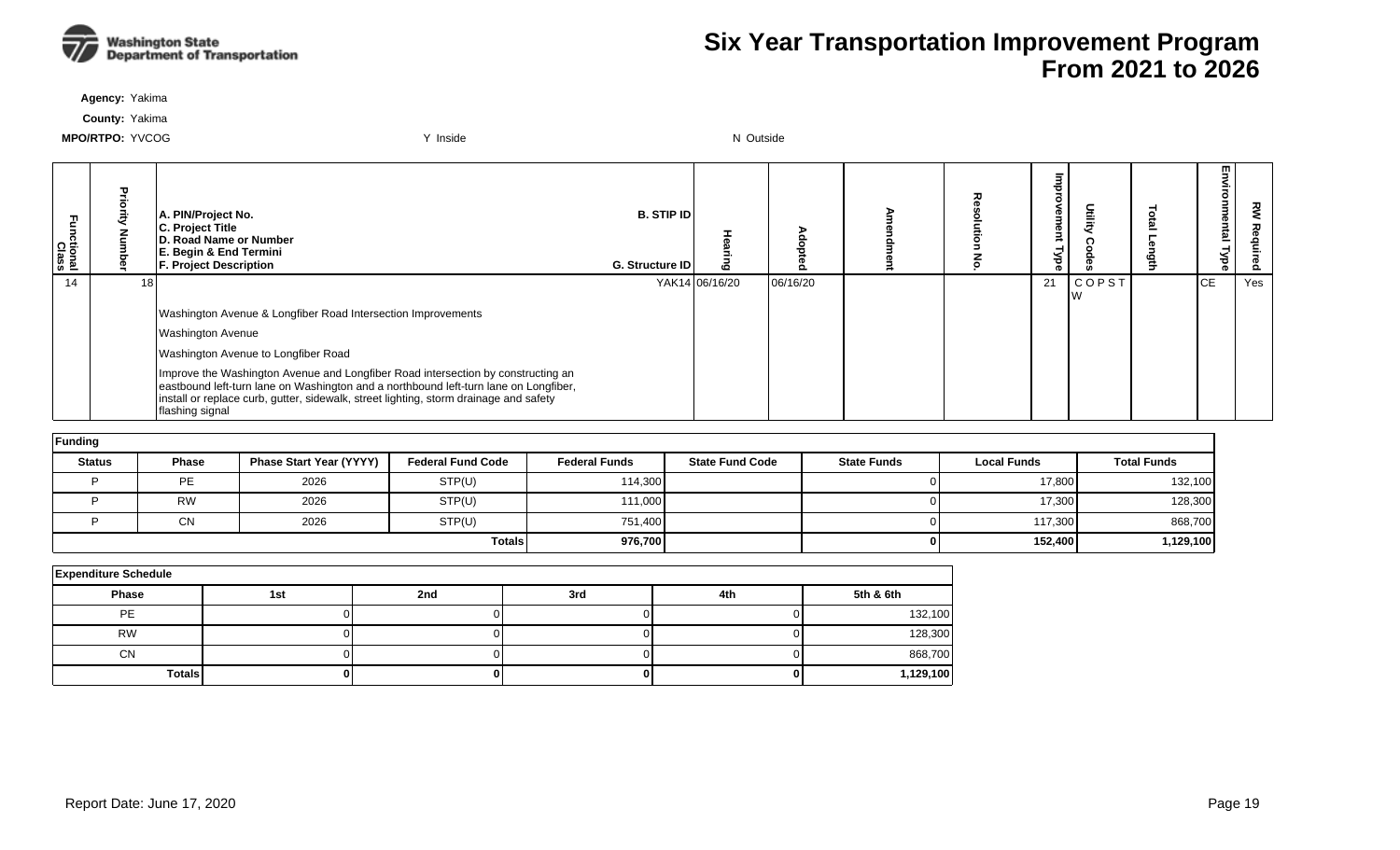

**Agency:** Yakima

**County:** Yakima

| Functional<br>Class | A. PIN/Project No.<br>C. Project Title<br>D. Road Name or Number<br>E. Begin & End Termini<br><b>F. Project Description</b> | <b>B. STIP IDI</b><br>G. Structure ID | $\boldsymbol{\omega}$ |          | 고 | <b>D</b><br>Φ<br>-<br>ರ<br>െ | Deilig |          | m<br>5<br>= | š<br><b>D</b><br>ó. |
|---------------------|-----------------------------------------------------------------------------------------------------------------------------|---------------------------------------|-----------------------|----------|---|------------------------------|--------|----------|-------------|---------------------|
| 17                  |                                                                                                                             |                                       | YAK93 06/16/20        | 06/16/20 |   | 38                           | COT    | 0.600 CE |             | Yes                 |
|                     | Powerhouse Road Multi-Use Path                                                                                              |                                       |                       |          |   |                              |        |          |             |                     |
|                     | <b>IPowerhouse Road</b>                                                                                                     |                                       |                       |          |   |                              |        |          |             |                     |
|                     | Mobile Home Park to Cowiche Canyon Rd.                                                                                      |                                       |                       |          |   |                              |        |          |             |                     |
|                     | Construct 10-foot paved pathway and install a crosswalk across Powerhouse Road<br>at Cowiche Canyon Road.                   |                                       |                       |          |   |                              |        |          |             |                     |

| Funding       |               |                                |                          |                      |                        |                    |                    |                    |
|---------------|---------------|--------------------------------|--------------------------|----------------------|------------------------|--------------------|--------------------|--------------------|
| <b>Status</b> | <b>Phase</b>  | <b>Phase Start Year (YYYY)</b> | <b>Federal Fund Code</b> | <b>Federal Funds</b> | <b>State Fund Code</b> | <b>State Funds</b> | <b>Local Funds</b> | <b>Total Funds</b> |
|               | PE            | 2023                           |                          |                      | Ped/Bike Program       | 69,800             | 8,700              | 78,500             |
|               | <b>RW</b>     | 2024                           |                          |                      | Ped/Bike Program       | 59,700             | 7,900              | 67,600             |
|               | <b>CN</b>     | 2025                           |                          |                      | Ped/Bike Program       | 761,600            | 98,500             | 860,100            |
|               | <b>Totals</b> |                                |                          |                      |                        | 891,100            | 115,100            | 1,006,200          |

| <b>Expenditure Schedule</b> |     |     |        |        |           |  |  |  |  |  |  |
|-----------------------------|-----|-----|--------|--------|-----------|--|--|--|--|--|--|
| <b>Phase</b>                | 1st | 2nd | 3rd    | 4th    | 5th & 6th |  |  |  |  |  |  |
| PE                          |     |     | 78,500 |        |           |  |  |  |  |  |  |
| <b>RW</b>                   |     |     |        | 67,600 |           |  |  |  |  |  |  |
| CN                          |     |     |        |        | 860,100   |  |  |  |  |  |  |
| <b>Totals</b>               |     |     | 78,500 | 67,600 | 860,100   |  |  |  |  |  |  |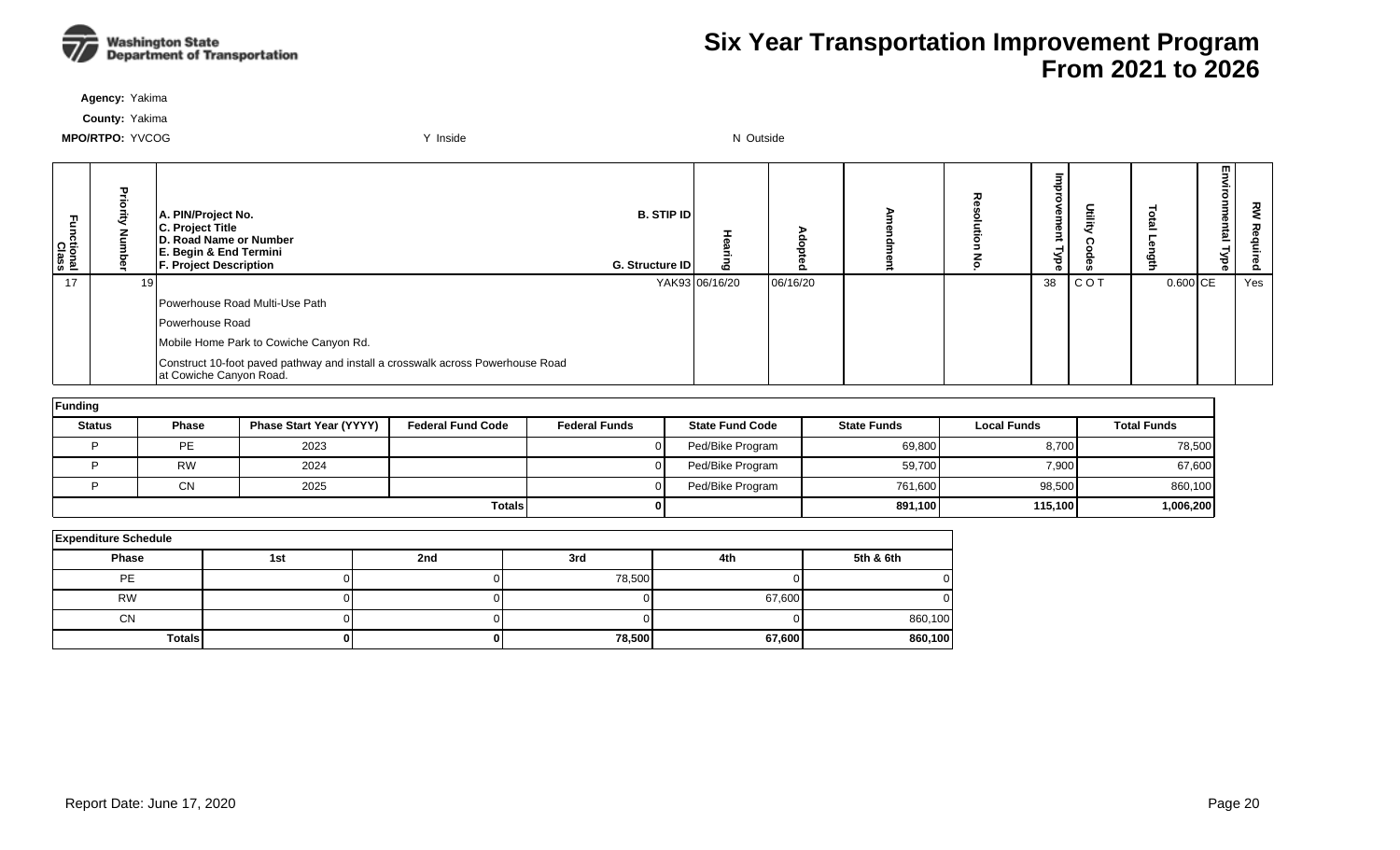

**Agency:** Yakima

**County:** Yakima

| Functional<br>Class |    | A. PIN/Project No.<br>C. Project Title<br>D. Road Name or Number<br>E. Begin & End Termini<br><b>F. Project Description</b> | <b>B. STIP IDI</b><br>G. Structure ID |                 |          |  | Φ<br>Φ<br>ਠ<br>ക | Deilie)             |          | m<br><u>한</u> | 짖<br>௨ |
|---------------------|----|-----------------------------------------------------------------------------------------------------------------------------|---------------------------------------|-----------------|----------|--|------------------|---------------------|----------|---------------|--------|
| 03                  | 20 |                                                                                                                             |                                       | YAK105 06/16/20 | 06/16/20 |  | 05               | CGOPS <br><b>TW</b> | 0.500 CE |               | No     |
|                     |    | Summitview Avenue Resurfacing                                                                                               |                                       |                 |          |  |                  |                     |          |               |        |
|                     |    | Summitview Avenue Resurfacing                                                                                               |                                       |                 |          |  |                  |                     |          |               |        |
|                     |    | N. 40th Avenue to N. 48th Avenue                                                                                            |                                       |                 |          |  |                  |                     |          |               |        |
|                     |    | Grind and overlay, and ADA curb ramp replacement.                                                                           |                                       |                 |          |  |                  |                     |          |               |        |

| Funding       |                       |                                |                          |                      |                        |                    |                    |                    |
|---------------|-----------------------|--------------------------------|--------------------------|----------------------|------------------------|--------------------|--------------------|--------------------|
| <b>Status</b> | Phase                 | <b>Phase Start Year (YYYY)</b> | <b>Federal Fund Code</b> | <b>Federal Funds</b> | <b>State Fund Code</b> | <b>State Funds</b> | <b>Local Funds</b> | <b>Total Funds</b> |
|               | <b>PF</b><br><u>_</u> | 2021                           |                          |                      | <b>TIB</b>             | 24,000             | 6,000              | 30,000             |
|               | $\sim$ NI<br>יוש      | 2021                           |                          |                      | <b>TIB</b>             | 336,000            | 84,000             | 420,000            |
|               |                       |                                | <b>Totals</b>            |                      |                        | 360,000            | 90,000             | 450,000            |

| <b>Expenditure Schedule</b> |         |     |     |     |           |
|-----------------------------|---------|-----|-----|-----|-----------|
| <b>Phase</b>                | 1st     | 2nd | 3rd | 4th | 5th & 6th |
| PE                          | 30,000  |     |     |     |           |
| <b>CN</b>                   | 420,000 |     |     |     |           |
| Totals                      | 450,000 |     |     |     |           |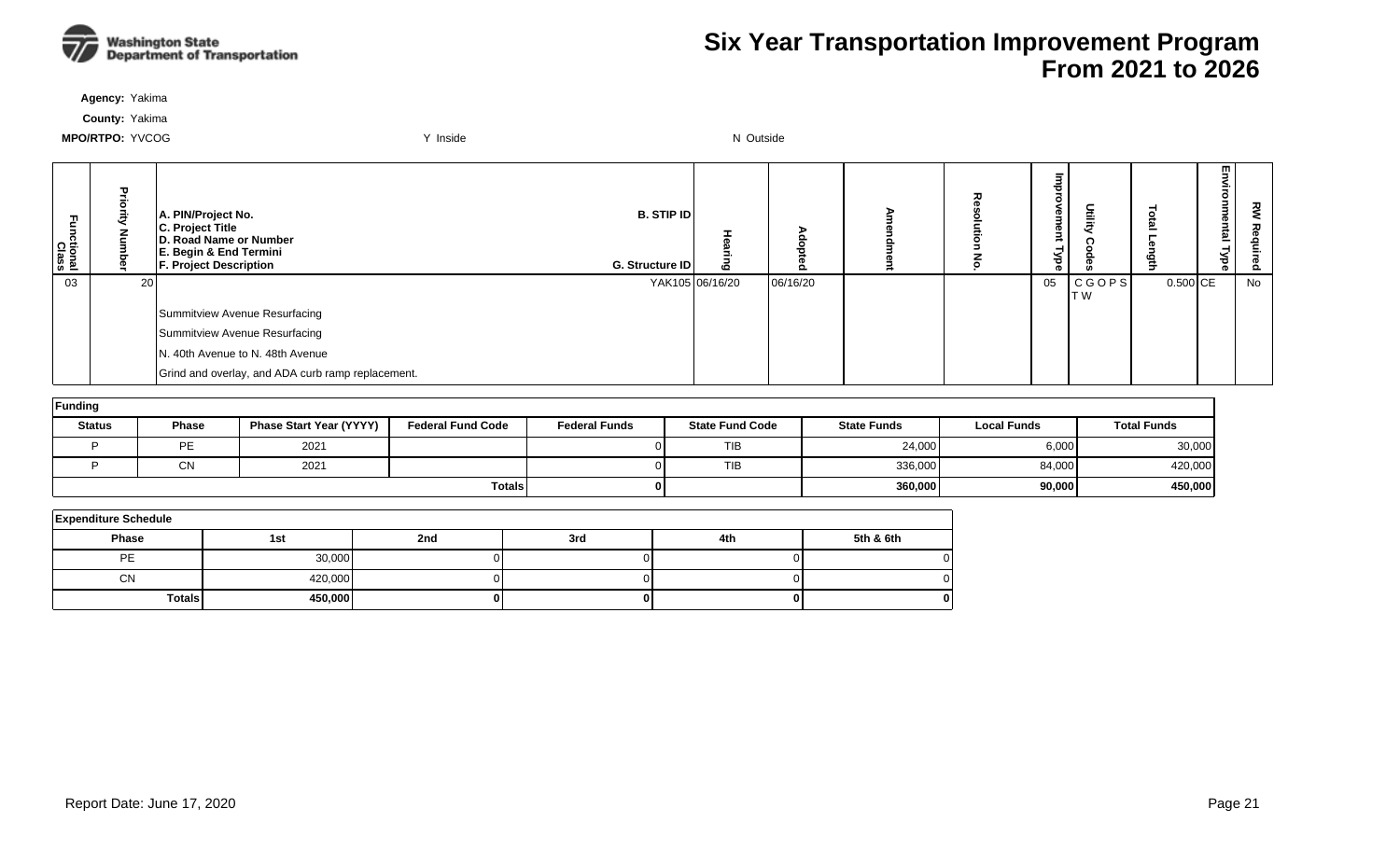

**Agency:** Yakima

**County:** Yakima

| 곤<br>ctional<br>Class |    | A. PIN/Project No.<br>C. Project Title<br>D. Road Name or Number<br>E. Begin & End Termini<br><b>F. Project Description</b> | <b>B. STIP ID</b><br>G. Structure ID | 6               |          | ᆽ | e<br>E<br>നാ<br>-<br>ड़ | Utility        |          | 罒<br><u>한</u> | $\tilde{\epsilon}$<br>은<br>௨ |
|-----------------------|----|-----------------------------------------------------------------------------------------------------------------------------|--------------------------------------|-----------------|----------|---|-------------------------|----------------|----------|---------------|------------------------------|
| 04                    | 21 |                                                                                                                             |                                      | YAK104 06/16/20 | 06/16/20 |   | 05                      | CGOPS <br>IT W | 1.530 CE |               | No                           |
|                       |    | Tieton Drive Resurfacing                                                                                                    |                                      |                 |          |   |                         |                |          |               |                              |
|                       |    | Tieton Drive                                                                                                                |                                      |                 |          |   |                         |                |          |               |                              |
|                       |    | S. 48th Ave. to S. 72nd Ave.                                                                                                |                                      |                 |          |   |                         |                |          |               |                              |
|                       |    | Grind and overlay, and ADA curb ramp replacement.                                                                           |                                      |                 |          |   |                         |                |          |               |                              |

| Funding       |              |                                |                          |                      |                        |                    |                    |                    |  |  |  |  |
|---------------|--------------|--------------------------------|--------------------------|----------------------|------------------------|--------------------|--------------------|--------------------|--|--|--|--|
| <b>Status</b> | <b>Phase</b> | <b>Phase Start Year (YYYY)</b> | <b>Federal Fund Code</b> | <b>Federal Funds</b> | <b>State Fund Code</b> | <b>State Funds</b> | <b>Local Funds</b> | <b>Total Funds</b> |  |  |  |  |
|               | <b>PE</b>    | 2023                           |                          |                      | <b>TIB</b>             | 84,000             | 21,000             | 105,000            |  |  |  |  |
|               | CN           | 2023                           |                          |                      | <b>TIB</b>             | 960,000            | 240,000            | 1,200,000          |  |  |  |  |
| <b>Totals</b> |              |                                |                          |                      |                        | 1,044,000          | 261,000            | 1,305,000          |  |  |  |  |

| <b>Expenditure Schedule</b> |     |     |           |     |           |  |  |  |  |  |  |
|-----------------------------|-----|-----|-----------|-----|-----------|--|--|--|--|--|--|
| <b>Phase</b>                | 1st | 2nd | 3rd       | 4th | 5th & 6th |  |  |  |  |  |  |
| PE                          |     |     | 105,000   |     |           |  |  |  |  |  |  |
| <b>CN</b>                   |     |     | 1,200,000 |     |           |  |  |  |  |  |  |
| Totals                      | 0   |     | 1,305,000 |     |           |  |  |  |  |  |  |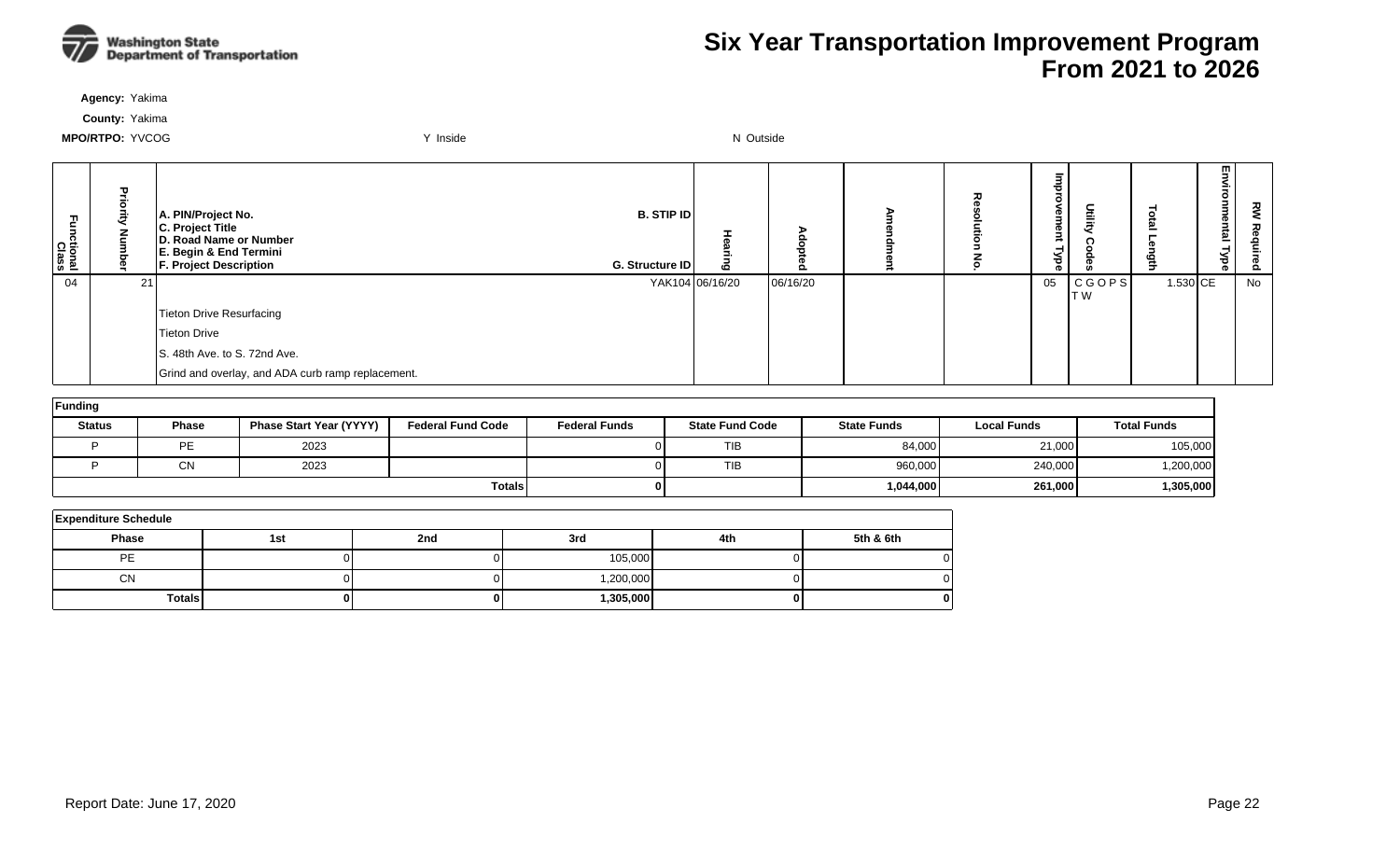

**Agency:** Yakima

**County:** Yakima

| ctional<br>Class |       | A. PIN/Project No.<br>C. Project Title<br><b>ID. Road Name or Number</b><br>E. Begin & End Termini<br><b>F. Project Description</b>                | B. STIP ID<br>G. Structure ID |                | o        |  | θU<br>ğ<br>급<br>ह | 日言                   |            | m<br>= | ᅍ<br>௨ |
|------------------|-------|----------------------------------------------------------------------------------------------------------------------------------------------------|-------------------------------|----------------|----------|--|-------------------|----------------------|------------|--------|--------|
| 14               | -22 I |                                                                                                                                                    |                               | YAK84 06/16/20 | 06/16/20 |  | 04                | <b>CGOPS</b><br>IT W | $0.400$ CE |        | Yes    |
|                  |       | 16th Avenue and Tieton Drive Intersection Improvements                                                                                             |                               |                |          |  |                   |                      |            |        |        |
|                  |       | 16th Avenue                                                                                                                                        |                               |                |          |  |                   |                      |            |        |        |
|                  |       | 16th Avenue to Tieton Drive                                                                                                                        |                               |                |          |  |                   |                      |            |        |        |
|                  |       | Reconstruct and widen 16th Avenue and Tieton Drive by adding left-turn lanes for all<br>movements at the intersection. Upgrade the traffic signal. |                               |                |          |  |                   |                      |            |        |        |

| Funding       |              |                                |                          |                      |                        |                    |                    |                    |  |  |  |  |
|---------------|--------------|--------------------------------|--------------------------|----------------------|------------------------|--------------------|--------------------|--------------------|--|--|--|--|
| <b>Status</b> | <b>Phase</b> | <b>Phase Start Year (YYYY)</b> | <b>Federal Fund Code</b> | <b>Federal Funds</b> | <b>State Fund Code</b> | <b>State Funds</b> | <b>Local Funds</b> | <b>Total Funds</b> |  |  |  |  |
|               | PE           | 2026                           | STP(U)                   | 310,400              |                        |                    | 46,400             | 356,800            |  |  |  |  |
|               | <b>RW</b>    | 2026                           | STP(U)                   | 1,297,500            |                        |                    | 202,500            | 1,500,000          |  |  |  |  |
|               | <b>CN</b>    | 2026                           | STP(U)                   | ,420,500             |                        |                    | 218,600            | 1,639,100          |  |  |  |  |
|               |              |                                | <b>Totals</b>            | 3,028,400            |                        |                    | 467,500            | 3,495,900          |  |  |  |  |

| <b>Expenditure Schedule</b> |     |     |     |     |           |  |  |  |  |  |  |
|-----------------------------|-----|-----|-----|-----|-----------|--|--|--|--|--|--|
| Phase                       | 1st | 2nd | 3rd | 4th | 5th & 6th |  |  |  |  |  |  |
| <b>PE</b>                   |     |     |     |     | 356,800   |  |  |  |  |  |  |
| <b>RW</b>                   |     |     |     |     | 1,500,000 |  |  |  |  |  |  |
| <b>CN</b>                   |     |     |     |     | 1,639,100 |  |  |  |  |  |  |
| <b>Totals</b>               |     |     |     |     | 3,495,900 |  |  |  |  |  |  |